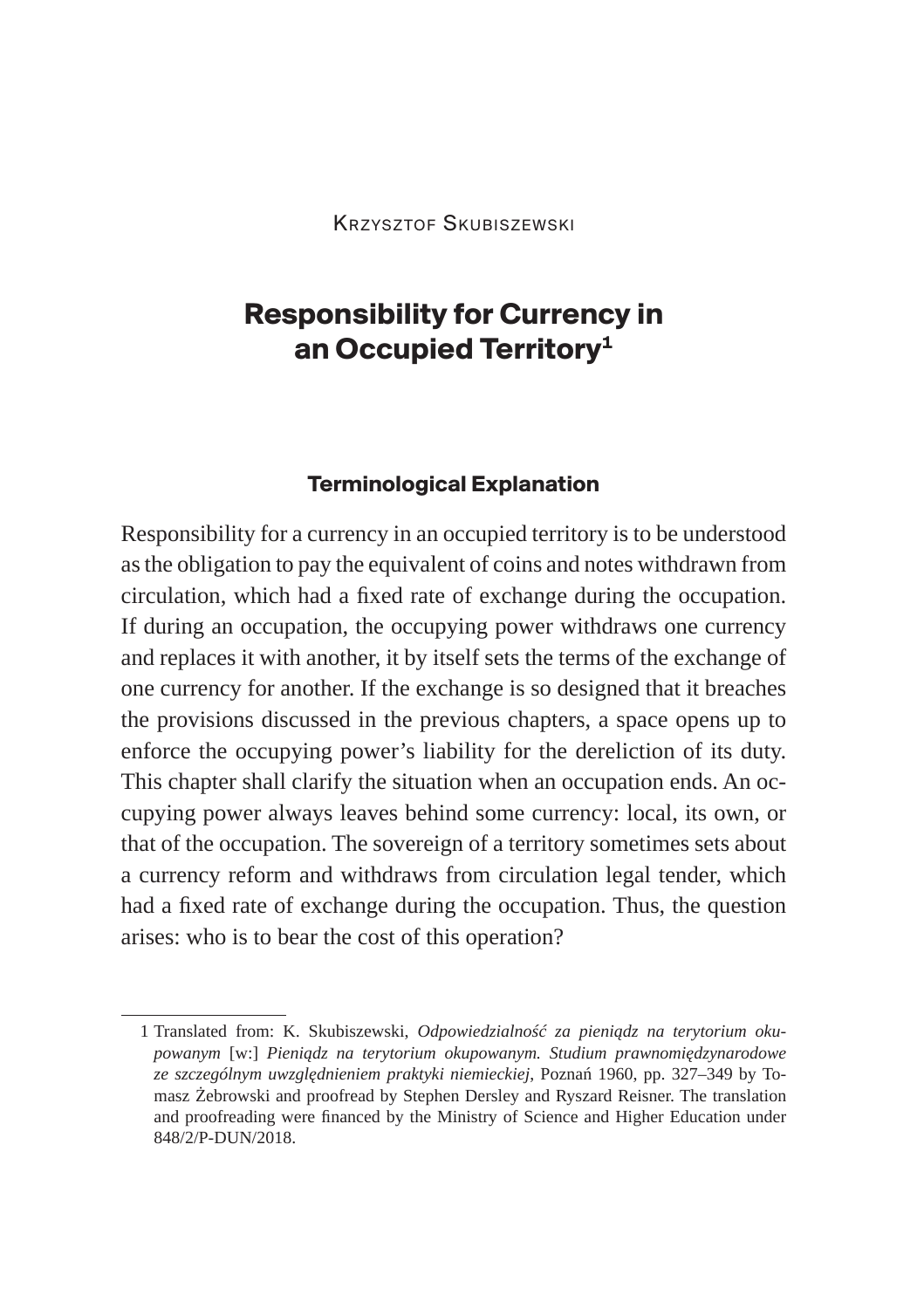#### **Responsibility for Local Currency**

An occupying power will never bear responsibility for a local currency. The question of responsibility for a local currency belongs to internal law. As a rule, the responsibility will be borne by the local central bank. It may happen that the occupying power has caused such rampant inflation of the local currency that once the occupation is over, the sovereign must replace it. If the replacement entails losses to the state treasury, central bank or holders of the legal tender being replaced, then there will be grounds for making an international claim for damages against the occupying power. However, it will not be a claim based on the responsibility for the local currency at the time of occupation. In this case, the occupying power will answer for the neglect of some of its duties with respect to the local currency system. If the inflation and necessity of a currency reform can be tied to the monetary policy followed by the occupying power, there will be grounds for bringing action for damages against it. Whether the country that has suffered damage succeeds in recovering any damages is another question.

### **Responsibility for One's Own Currency**

An occupying power is responsible for its own currency left in the occupied territory after the occupation is over.<sup>2</sup> The former occupying power is obliged—on the demand of the former occupied country—to apply

<sup>2</sup> F.A. Mann, *Money in Public International Law*, "British Yearbook of International Law" vol. 26, 1949, p. 275. Cf. E. H. Feilchenfeld, *The International Economic Law of Belligerent Occupation*, Washington 1942, p. 78; F.A. Southard, *The Finances of European Liberation with Special Reference to Italy*, New York 1946, p. 23. K. Neumayer, *Internationales Verwaltungsrecht*, München–Berlin–Lepzig 1930, vol. 3, part 2, p. 256 is of a different opinion and believes that an occupying power is not responsible for its own currency brought into circulation in the occupied territory. Neumayer distinguishes between the responsibility of a state for its notes in the occupied territory and the responsibility of a state for its notes in third countries. This distinction appears to be wrong even if we note that Neumayer made it to deal with the case when a former occupying power withdraws its notes from circulation at home.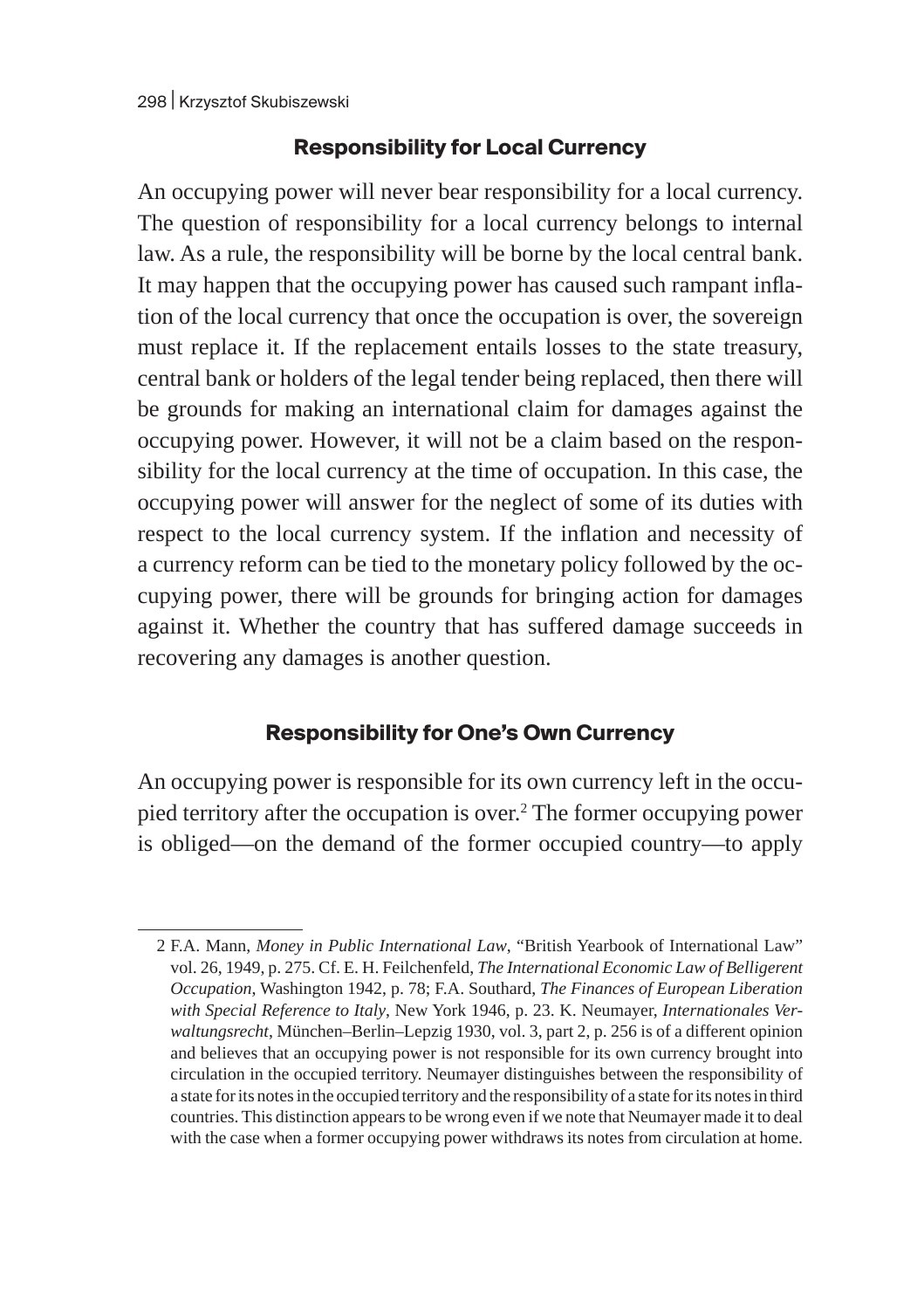the same rate of exchange as was used during the occupation.<sup>3</sup> The circumstance that the occupying power had introduced its currency into the occupied territory to supplement the local circulation and thereby made the currency a component of the local monetary system does not affect the responsibility of the occupying power for its own currency.

## **Law Versus Practice. Responsibility for an Occupation Currency**

The question of responsibility for an occupation currency is, in practical terms, the most important. In the case of a local currency or the occupying power's own currency, we deal with funds that are not a war phenomenon. The issuer of such notes and coins does not close down its agencies as an occupying power retreating before a sovereign does. The uncertainty surrounding responsibility for an occupation currency largely stems from the fact that an organ or a bank that has issued occupation notes and coins ceases to exist or operate when the occupation is over.

The question arises of whether there is a connection between the rights and duties of an occupying power in the money sphere and its responsibility for an occupation currency. The situation in which an occupying power acts within its rights and duties is meant here. It is assumed that an occupying power issues an occupation currency in accordance with The Hague Regulations. Since an occupying power complies with the law, the question arises of whether its responsibility for an occupation currency is an issue at all. It could be claimed that in such a situation a change in the monetary system of the occupied country took place according to international law. The maintaining or removing of the effects of change is already a matter that does not concern the former occupying power once the occupation is over. Ditto the other way around:

<sup>3</sup> This position was taken by Belgium towards the Reich with regard to marks withdrawn by the Belgian government after the end of occupation in 1918. F. van Langenhove, *L'action du gouvernement belge en mati*ère économique *pendant la guerre*, Paris–New Haven 1927, p. 184.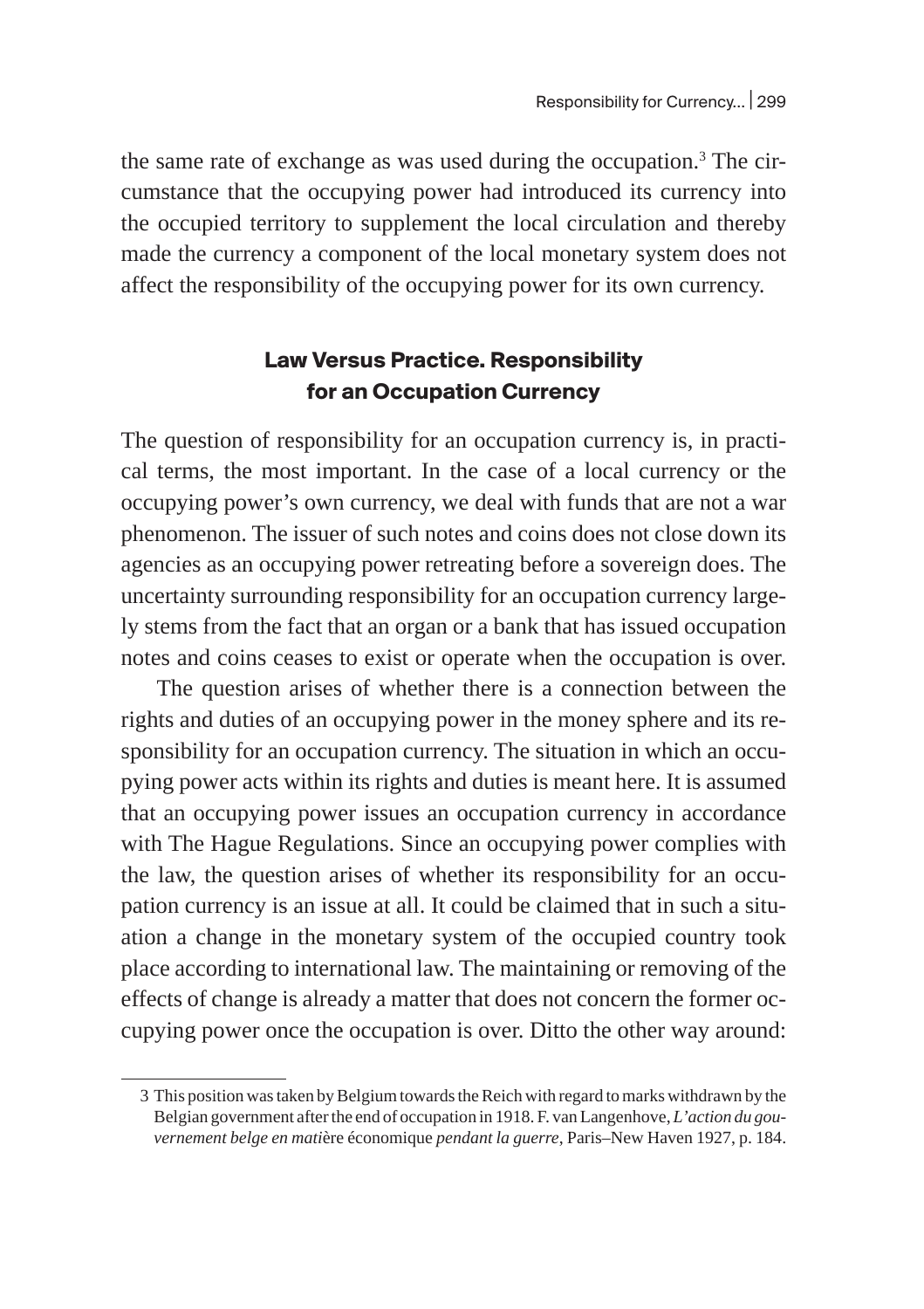if it has breached international law with its monetary policy, then its responsibility arises in the same manner as in the case of the breach of any other provision of law.

The practice of countries, however, consistently departs from the above rules. Thus, it can hardly be claimed that these rules reflect the actual legal framework, although in theory they follow from the law on international responsibility, in particular from Article 3 of The Hague Convention IV.

In fact, the practice of countries in relation to the issue at hand is best studied by scrutinising agreements concerning reparations for war damage. Peace treaties often pass over the question of the responsibility of an occupying power in the money sphere. If an occupying power has lost the war and pays damages under a treaty, there are grounds for speculating as to whether the overall amount of the damages covers compensation for the issue of an occupation currency. There are, however, peace treaties or other agreements or documents that explicitly deal with responsibility for an occupation currency. In them, the following rule is recurrent: responsibility for an occupation currency is borne by the defeated country that on one occasion is the occupying power and the occupied country on another. Hence, this regulation provides no guidance as to what the law on responsibility is because in one case it could be claimed that the issue of a currency by the occupying power was legal, while in another it raised doubts. Meanwhile, there is only one answer: the defeated country has to pay.<sup>4</sup> This regulation reflects the domination of the victor at the moment when signatures are affixed to a treaty. It follows that responsibility for an occupation currency is regulated on a case-by-case basis, according to the wishes of the winner, and not whether The Hague rules have been breached while issuing an occupation currency.<sup>5</sup> The fact that the "will" of the winner finds its expres-

<sup>4</sup> Cf. F.A. Mann, op.cit., p. 275.

<sup>5</sup> "From the question of the legality of the currency system adopted by the occupant for the occupied territory, it is necessary to distinguish clearly the problem of responsibility." Ibidem, p. 275. Whereas, G.G. Fitzmaurice, joins both problems to a degree. Specifically,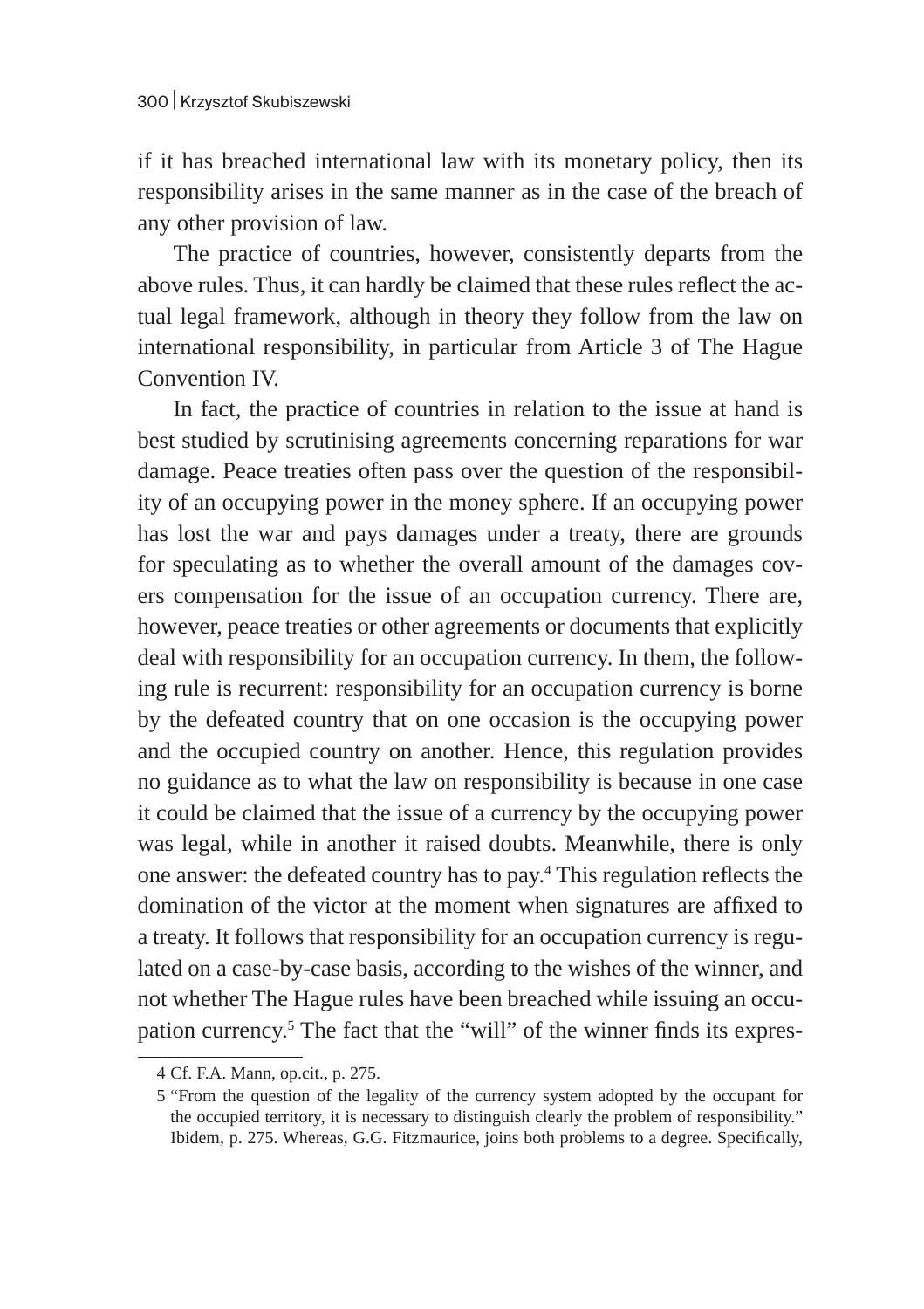sion in an international treaty is of no significance for the legal aspect of the matter under discussion. Recently, while repairing certain types of WWII damage, the winners have felt so free to dictate their "will" to the defeated countries that they have availed themselves of a unilateral act. This conduct—despite its crudeness—could be reconciled with the law under the special conditions prevailing in Europe and Asia in 1945 when the hostilities ended. However, the fact that the binding force of various documents related to the end of the war is not questioned does not mean that such documents are a source of universally binding law on responsibility for a currency in an occupied territory.

The legal aspects of responsibility for an occupation currency were discussed by Germany and Belgium, as well as Germany and Romania, after the First World War. Agreements concluded by these countries settled Belgian and Romanian claims,<sup>6</sup> which arose out of German monetary regulations enforced in those countries during their occupation. Each party viewed the question of responsibility differently. In both cases, each party kept to its legal point view, which is made explicit in the preambles to the agreements.7 For this reason, these agreements—similarly to peace treaties sanctioning the domination of a winner—do not allow us to learn what the law is in the matter under discussion.<sup>8</sup>

he makes the legality of an occupation currency dependent on guaranteeing its possible exchange. G.G. Fitzmaurice, *The Juridical Clauses of the Peace Treaties, Académie de Droit International. Recueil des Cours*, vol. 73, 1948, pp. 342–343.

<sup>6</sup> German-Romanian Convention of 10 November 1928, G. F. de Martens, *Nouveau recueil général de traités, 3e série,* vol. 21, 1929, p. 484; German-Belgian Agreement of 13 July 1929, League of Nations Treaty Series, vol. 104, 1930, p. 201.

<sup>7</sup> The Belgian-German Agreement: "Le Gouvernement belge et le Gouvernement allemand… tout en maintenant chacun leur point de vue juridique…"; "Die Belgische Regierung und die Deutsche Regierung…unabhängig von dem beiderseitigen Rechtsstandpunk…".

<sup>8</sup> This aspect is rightly considered by the memorandum of the U.S. Department of Treasury of 24 September 1943. Hearings before the Committees on Appropriations, Armed Services, and Banking and Currency, United States Senate, Eightieth Congress, First Session on Occupation Currency Transactions, Washington 1947, p. 80. A different view is represented—wrongly as it seems—by B. Nolde; B. Nolde *La monnaie en droit intenational public*, "Académie de Droit International. Recueil des Cours" 1929, vol. 27, p. 311.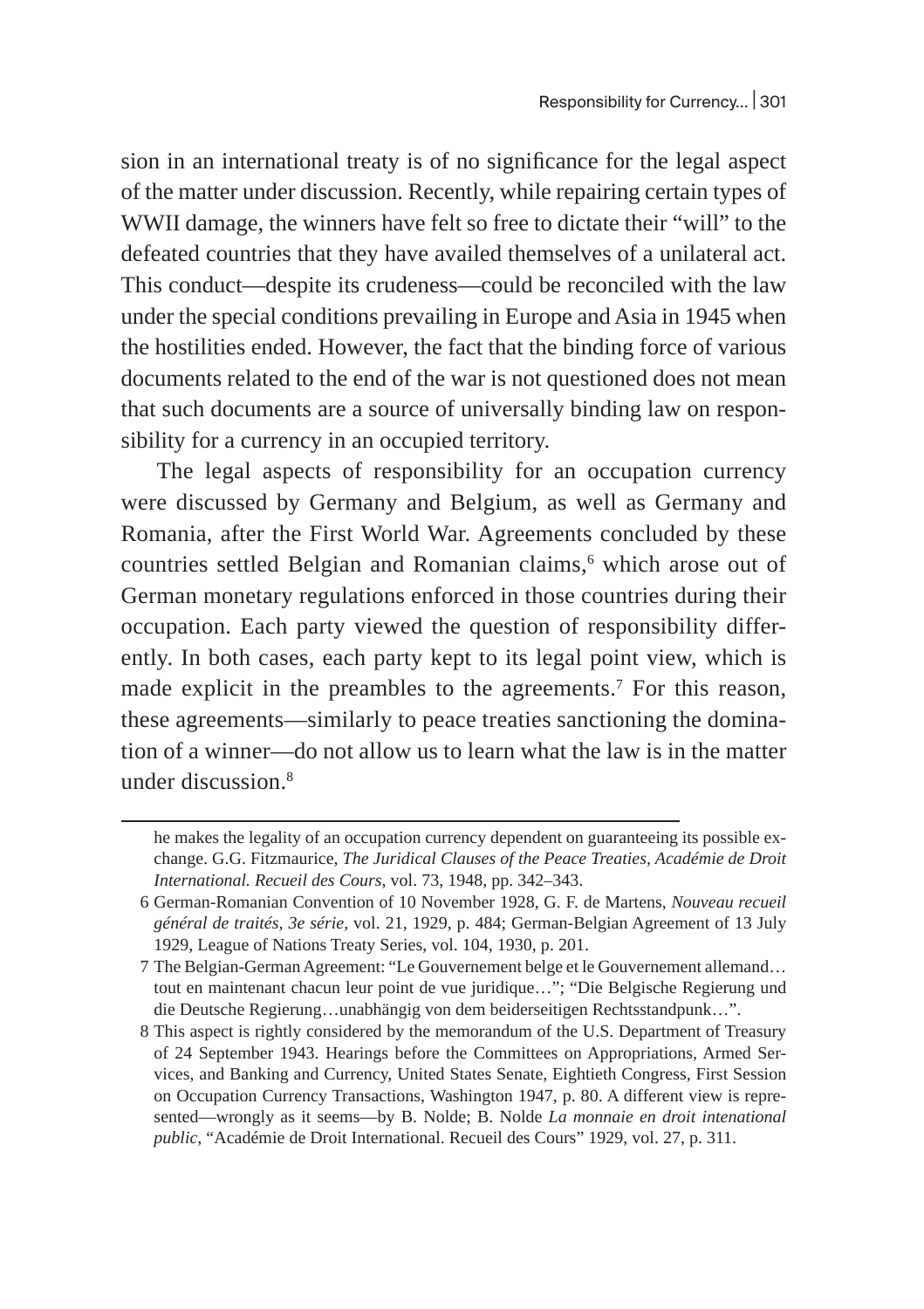## As far as The Hague Regulations are concerned, responsibility for breaching them is provided for by Article 3 of The Hague Convention IV:

A belligerent party which violates the provisions of the said Regulations shall, if the case demands, be liable to pay compensation. It shall be responsible for all acts committed by persons forming part of its armed forces.

This provision was absent from the 1899 text; it was included in the Convention only during the Second Hague Conference. It was then that the German delegation submitted a draft annex to the Regulations concerning responsibility. The annex consisted of two articles. The first laid down the rule that if the aggrieved person was a national of a neutral country, the duty to pay damages was to burden the belligerent party that perpetrated the damage. As regards damage inflicted on persons being the nationals of the hostile party (*personnes de la Partie adverse*), the German draft in its Article 2 said only that "damages will be settled during peace negotiations".9 The German stance was thus close—as regards responsibility for an occupation currency—to the practice of the countries summarised above: responsibility is allocated on a caseby-case basis and shifted to the defeated country since a peace conference is the best opportunity to do it. The German draft was approved by the Conference as a step towards an explicit regulation of the question of responsibility.<sup>10</sup>

At the same time, however, doubts were raised as to the merits of the draft. The French delegation had twofold objections. First, they believed that the German draft limited responsibility to the cases provided for in the Regulations, therefore, any breach of other duties would not incur the obligation to redress damage. Second, they criticised the draft

<sup>9</sup> *Deuxième Conférence Internationale de la Paix, La Haye, 15 juin – 18 octobre 1907,*  "Actes et Documents", 1907, vol. 3, p. 247.

<sup>10</sup> Ibidem, p. 144. A statement by the chairman of a subcommittee, Beernaert.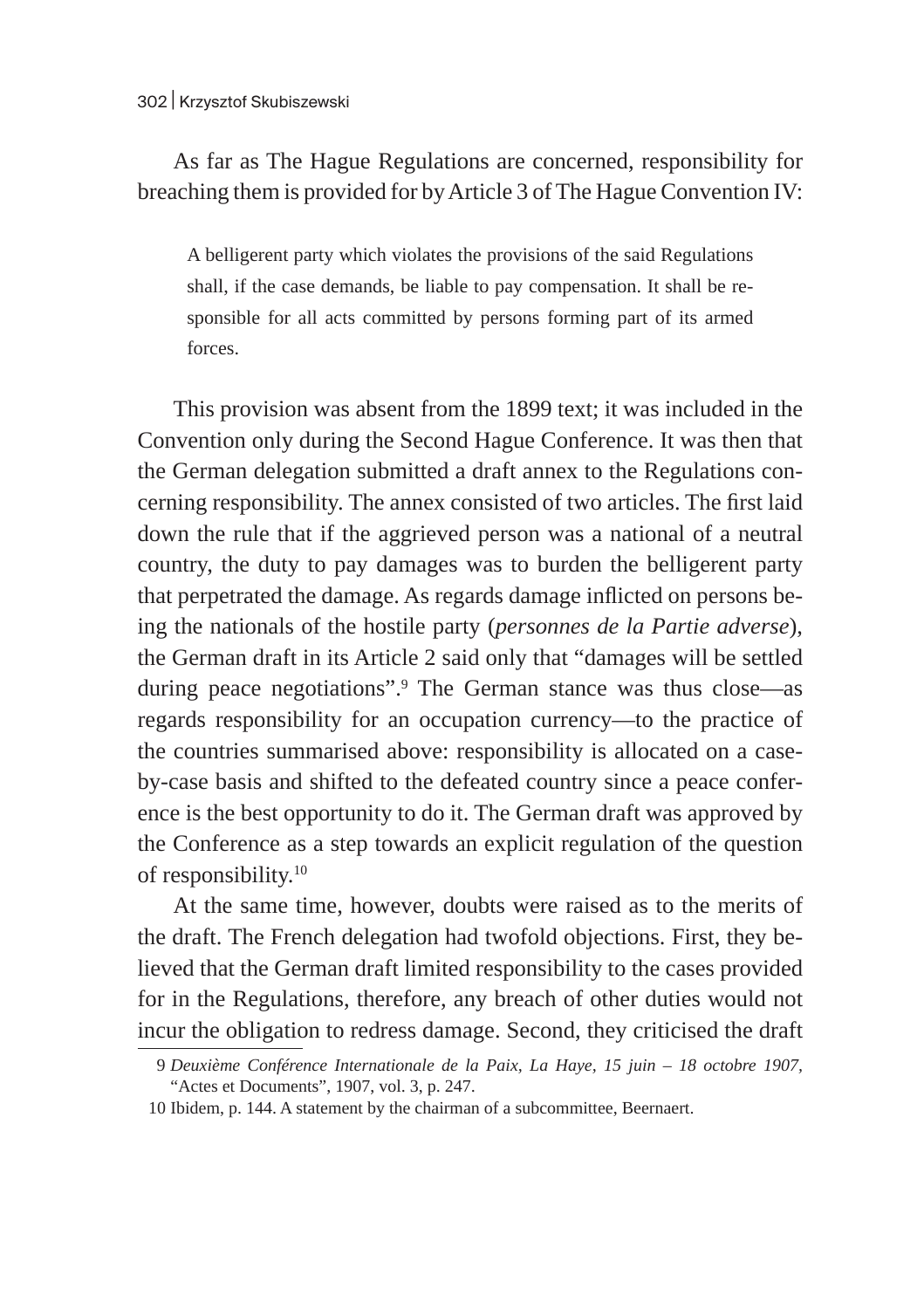for distinguishing between nationals of neutral and hostile countries, claiming that both categories should be accorded the same protection. The British delegate, in turn, observed that under the German draft any award of damages to hostile nationals would depend on the terms of a peace treaty while the terms would be a result of negotiations between the parties.<sup>11</sup> Although the text that was finally adopted—quoted above—does not make responsibility for any breaches dependent on the result of peace negotiations, the practice in the area in question has evolved in the opposite direction. So far, Article 3 of the IV Convention has not been relied upon by countries in determining responsibility for an occupation currency.<sup>12</sup>

### **The Responsibility of the Occupying Power for an Occupation Currency**

The academic literature has expressed the view that an occupying power bears the responsibility for an occupation currency by the operation of law.13 It appears, however, that neither from the Hague Regulations nor the practice of states can such a rule be deduced.

In certain cases, an occupying power did bear responsibility for the new currency it issued in the occupied territory. However, in the majority of these cases, there are circumstances that prevent the formulation of the general rule about the responsibility of an occupying power.

<sup>11</sup> Ibidem, pp. 146–148.

<sup>12</sup> For responsibility for an occupation currency viewed mainly from an economic point of view v. F.A. Southard, op.cit., pp. 49–55.

<sup>13</sup> B. Nolde, op.cit., p. 311; W.J. Ronan, *The Money Power of States in International Law*, New York 1947, p. 16. The latter author draws a false conclusion about the existence of such a rule from the practice of states. Out of the three examples he gives, two are imprecise—Belgium and Romania during WWI—while the third example—the Japanese occupation of Korea and Manchuria during the war with Russia—concerns not as much an occupation currency as requisition pay vouchers. Cf. K. Neumayer, *Internationales Verwaltungsrecht*, München, Berlin–Leipzig 1930, vol. 3, part 2, p. 252: "Die besetzende Macht haftet für eine Ausserkurssetzung nach Ablauf ihrer Herrschaft nur, wenn sie dies besonders übernommen hat".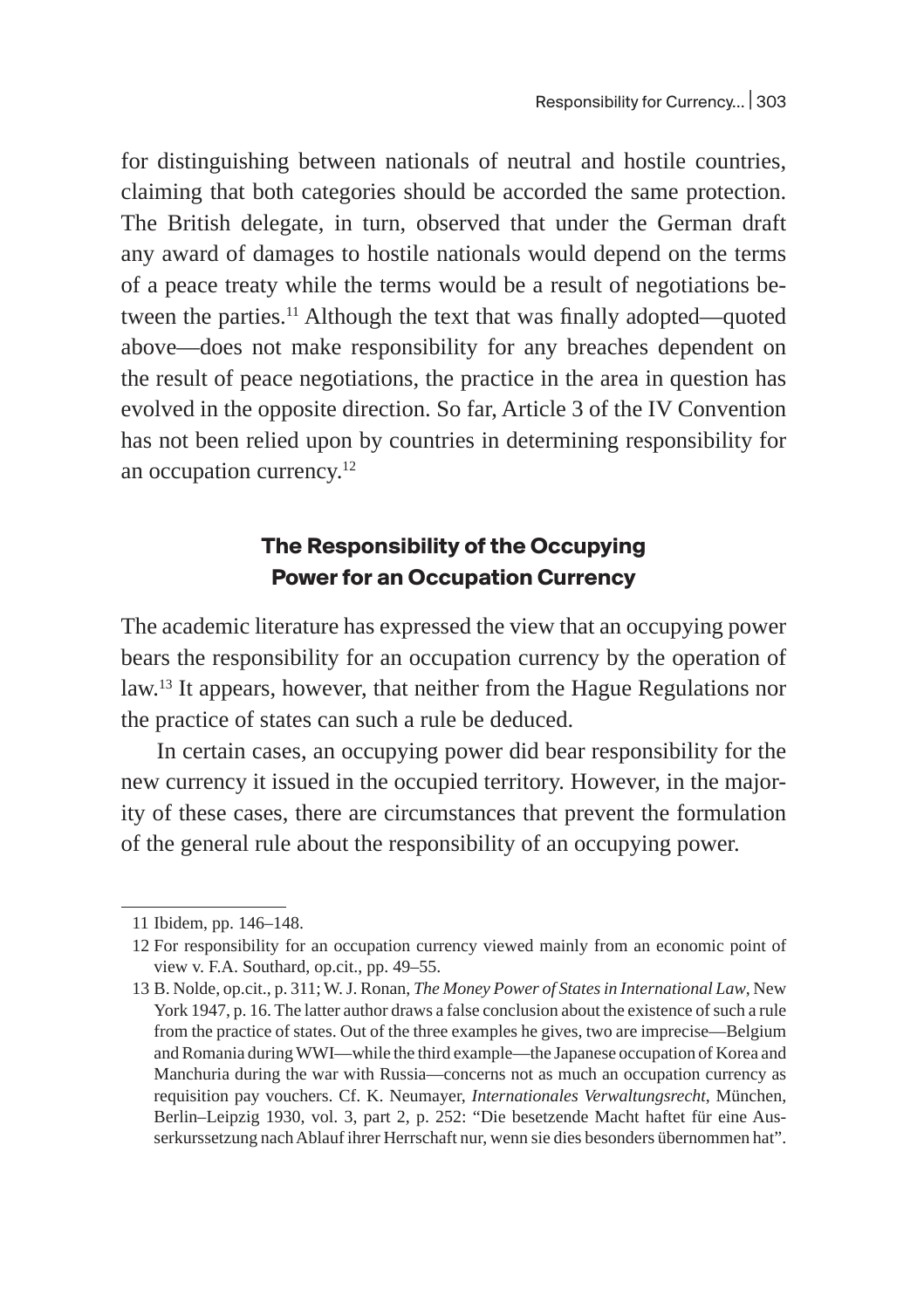During the occupation of Korea and Manchuria in 1904–1907, the First Bank of Japan exchanged military pay vouchers issued by the Japanese authorities for cash (p. 57). It must be remembered, however, that the pay vouchers were substituted for cash at requisitions and purchases made by the Japanese army. They were not contemplated as legal tender *sensu stricto*, albeit in practice they did play this role.

Issuing mark notes in the Warszawa General Governorate, pursuant to the Regulation of 9 December 1916, the German occupation authorities pledged that:

The German Reich vouches that the banknotes of the Polish National Loan Association at their withdrawal (§ 16) will be paid for with Reichsmarks at face value. (§ 5 of the Regulation, p. 47). The notes of the Association bore the following inscription:

The German Government accepts responsibility for the redemption of the notes of the Polish National Loan Association in German marks at face value.

Warszawa General Governorate Board followed by three signatures. Between the Regulation and the inscription on notes, there were major differences. The Regulation made any payment in *Reichsmarks* dependent on the withdrawal of the notes, which in turn could take place only in the event of the Association being disbanded, pursuant to § 16 of the Regulation. It read:

The Polish National Loan Association shall be disbanded on the orders of the Chancellor of the German Reich two years after the foundation of the formal Kingdom of Poland at the latest.

As it turned out, the rebirth of an independent Polish state prevented the application of  $\S$  16.<sup>14</sup> To estimate the duties of the occupying pow-

<sup>14</sup> The difference between § 5 of the Regulation and the inscription on banknotes is noted by Zygmunt Karpiński, *Gospodarcze i prawne podstawy pierwszej emisji marek polskich*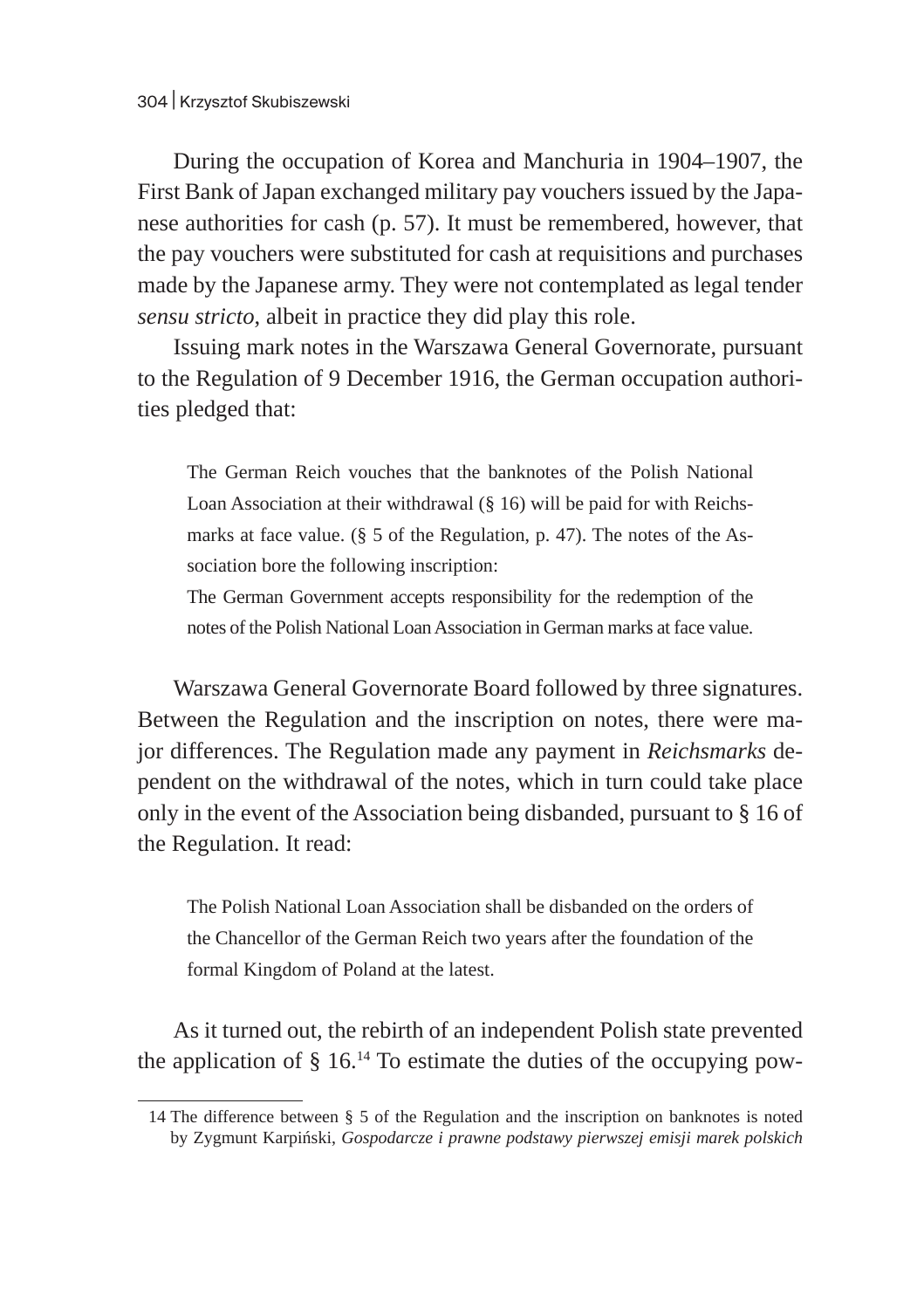er, § 5 of the Regulation could be relied on more than the inscription on banknotes. Nevertheless, the *Reichsbank*, on the orders of the German government, exchanged the occupation issue notes of the Loan Association for *Reichsmarks* during a few months in 1919.15 However, the exchange was put on hold in 1919, and in 1921 the Reich's legislation and court decisions argued against the duty to exchange. A provision to this effect was included in the so-called *Verdrängungsschädengesetz*. 16 As regards court decisions, the Reich's Treasury won an action brought against it by a holder of Association banknotes for their exchange into German marks. The Reich's Supreme Court in the judgement of 28 November 1921<sup>17</sup> held *inter alia* that an owner of notes issued by the Association could not make a claim to have them exchanged until the notes were in circulation. The guarantee given by the Reich in respect of the note issue by the Association meant only that the Reich would redeem the notes that would not be covered by the Association's assets at its disbanding. On 18 December 1922, Poland and Germany signed a treaty settling the matter of Kries notes. $18$  In Article 1 of the treaty, the parties agreed that:

Poland and the Polish National Loan Association, on the one part, and the German Reich, on the other part, shall not make any claims against each other by reason of the guarantees for Kries notes taken over by the German Reich.

*tzw. "not Kriesa"*, "Ruch Prawniczy i Ekonomiczny" 1923, vol. 3, p. 412.

<sup>15</sup> Ibidem, p. 415. It follows from Art. 3 of the treaty between Poland and Germany of 18 December 1922 that 110,000,000 Polish marks—about 1/8 of the issue—were exchanged.

<sup>16</sup> Ibidem, pp. 417 and 418.

<sup>17</sup> S.W.J. w den deutschen Reichsfiskus, VI 282/21, Entscheidungen des Reichsgerichtes in Zivilsachen, vol. 103, p. 231. The decision is discussed in Z. Karpiński, op.cit., p. 415–416.

<sup>18</sup> League of Nations Treaty Series, vol. 34, 1925, p. 283. The term "Kries notes" referred to the occupation issue of banknotes by the Polish National Loan Association. The term derived from the name of the head of the Civil Authorities in the Warszawa General Governorate whose signature appeared first on the Association"s notes.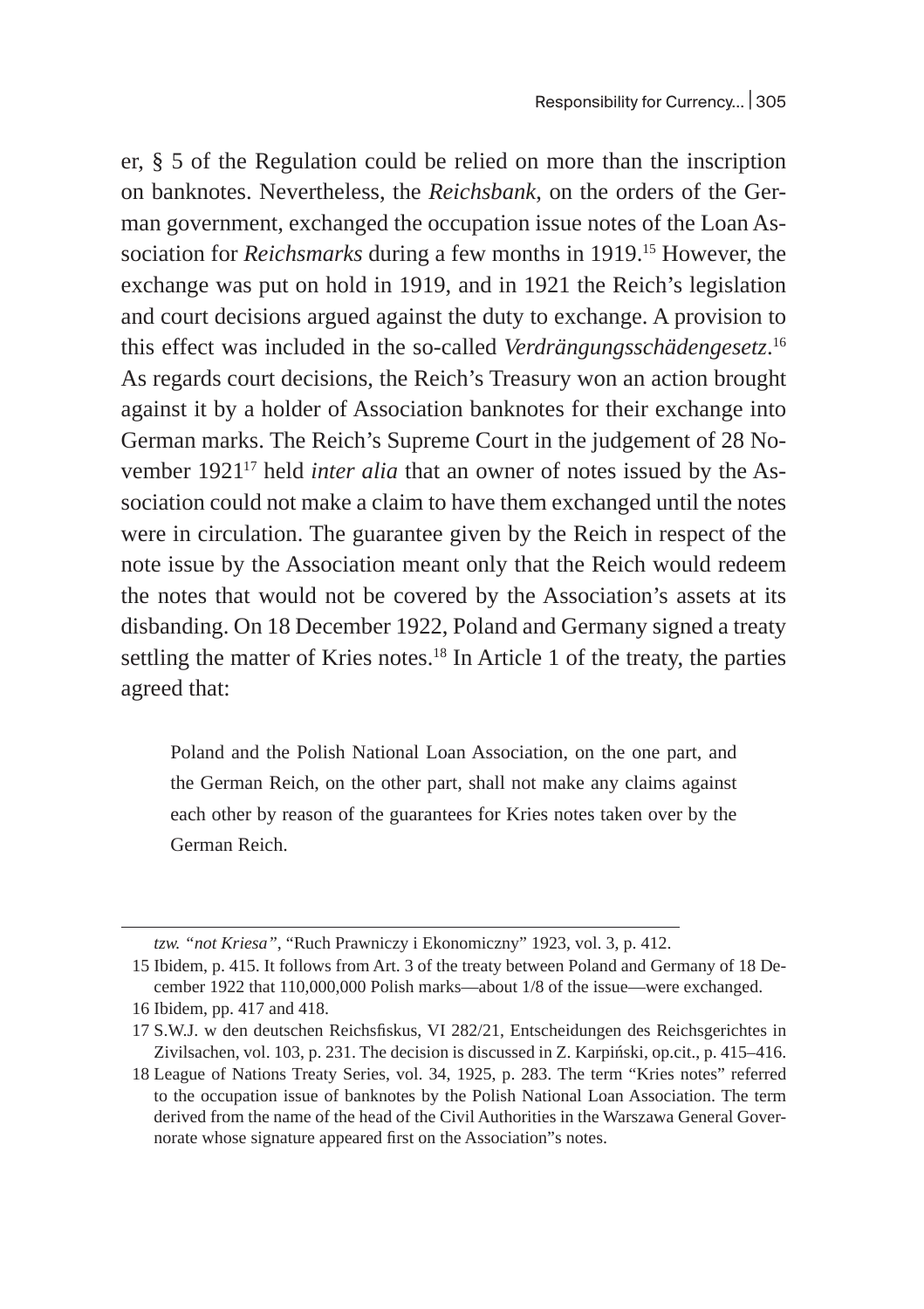Under Article 3 of the treaty, the sum of 110,000,000 marks was debited against Association accounts in Berlin banks. The sum represented the value of Association notes exchanged by the Reich after the occupation ended. Hence, the operation of a partial exchange encumbered the Association or the institution that by virtue of the 1916 Regulation was not to bear any responsibility for the issue. With respect to the rest of the issue, the Association took a stance analogous to that adopted by the Reich Treasury and refused to exchange occupation notes for *Reichsmarks*. The stance of the Association was borne out by German judicial decisions.19 However, the Association was ready to exchange occupation notes for its post-occupation notes, which it had already issued as an issuing institution operating in Poland.<sup>20</sup> With time, inflation in Poland and Germany deprived the whole issue of any practical significance. $21$ Nevertheless, it must be said that in the case in question, the responsibility of an occupying power for an occupation currency was not enforced. In part, the responsibility was shouldered by the Polish National Loan Association, that is, an institution which after the occupation—despite the fact that it kept the same name as during the occupation—was not a foreign entity anymore but a Polish association and a legal person organised under Polish law.22

Banknotes issued by the British Army in Archangelsk during the intervention and civil war in Russia bore an inscription saying that they could be exchanged in London at a fixed rate. The limitation as to the place of exchange made it illusory for banknote holders residing in the occupied territory.

During World War II, the German occupying power did not assume any responsibility for occupation currency. On the other hand, the defeat of Germany facilitated or should have facilitated the enforcement of

<sup>19</sup> Z. Karpiński, op.cit., pp. 420–421.

<sup>20</sup> Ibidem, p. 420.

<sup>21</sup> Ibidem, p. 423.

<sup>22</sup> The occupation-time Association was, in contrast, a legal person governed by German law. V. the decision quoted in footnote 16.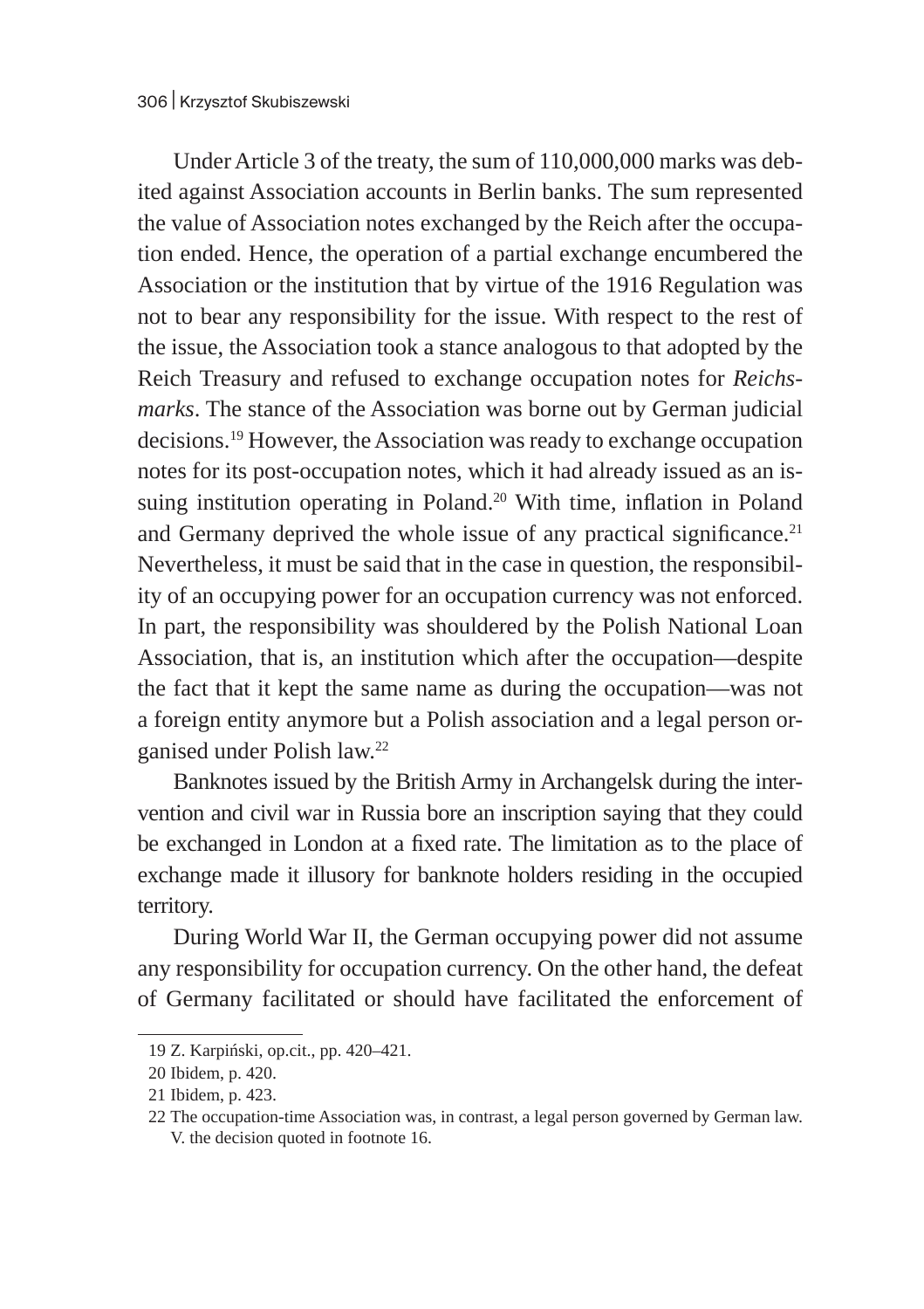German responsibility. The agreement on German reparations of 2 August 1945 reached by the United States, United Kingdom and USSR at the Potsdam Conference did not mention any claims arising from the issue of occupation currency.<sup>23</sup> However, the Agreement on Reparation from Germany opened for signature at Paris on January 14, 1946 contained a clause stipulating that the respective shares of reparation as determined by the Agreement covered all the claims, "including costs of German occupation, credits acquired during occupation on clearing accounts and claims against the *Reichskreditkassen*" (Part I, Art. 2, para. A).<sup>24</sup> Thus, reparation covered, in the Agreement at least, a significant portion of claims arising out of the exchange of occupation currencies. On the other hand, a later agreement, concluded already with the participation of the Federal Republic of Germany, leaves no doubt that a future peace treaty will revisit the question of reparations despite earlier agreements.25 Hence, the question of German reparations also for the issue of an occupation currency may be still considered open. However, the quoted clause from the 1946 Agreement, as well as rules concerning reparations in treaties repairing damage caused by the war with Germany, do not contribute much to the question of German responsibility for occupation currency. For it is not known whether the overall sum covers claims arising out of the issue of currency or whether former occupied countries waived respective claims—in full or in part—in return for settling other claims against defeated Germany.

During the occupation of the Philippines, the Japanese government accepted "full responsibility" for military banknotes and declared that it "had a sufficient sum to cover them".<sup>26</sup> However, in the Treaty of Peace

<sup>23</sup> Collection of documents edited by Julian Makowski, 1946, no. 1, p. 19.

<sup>24</sup> United States Treaties and Other International Acts Series, No. 1655.

<sup>25</sup> V. Chapter VI, Art. 1, para. 1, of the Convention on the Settlement of Matters Arising Out of the War and the Occupation signed at Bonn on 26 May 1952 and revised at Paris on 23 October 1954, ibid. no. 3425 and *American Journal of International Law*, vol. 49, 1955, Supplement, pp. 55 ff.

<sup>26</sup> Proclamation of 3 January 1942 quoted in the judgement of the Philippines Supreme Court in re Haw Pia v. China Banking Corporation, *The Lawyers's Journal* vol. 13, 1948, p. 173;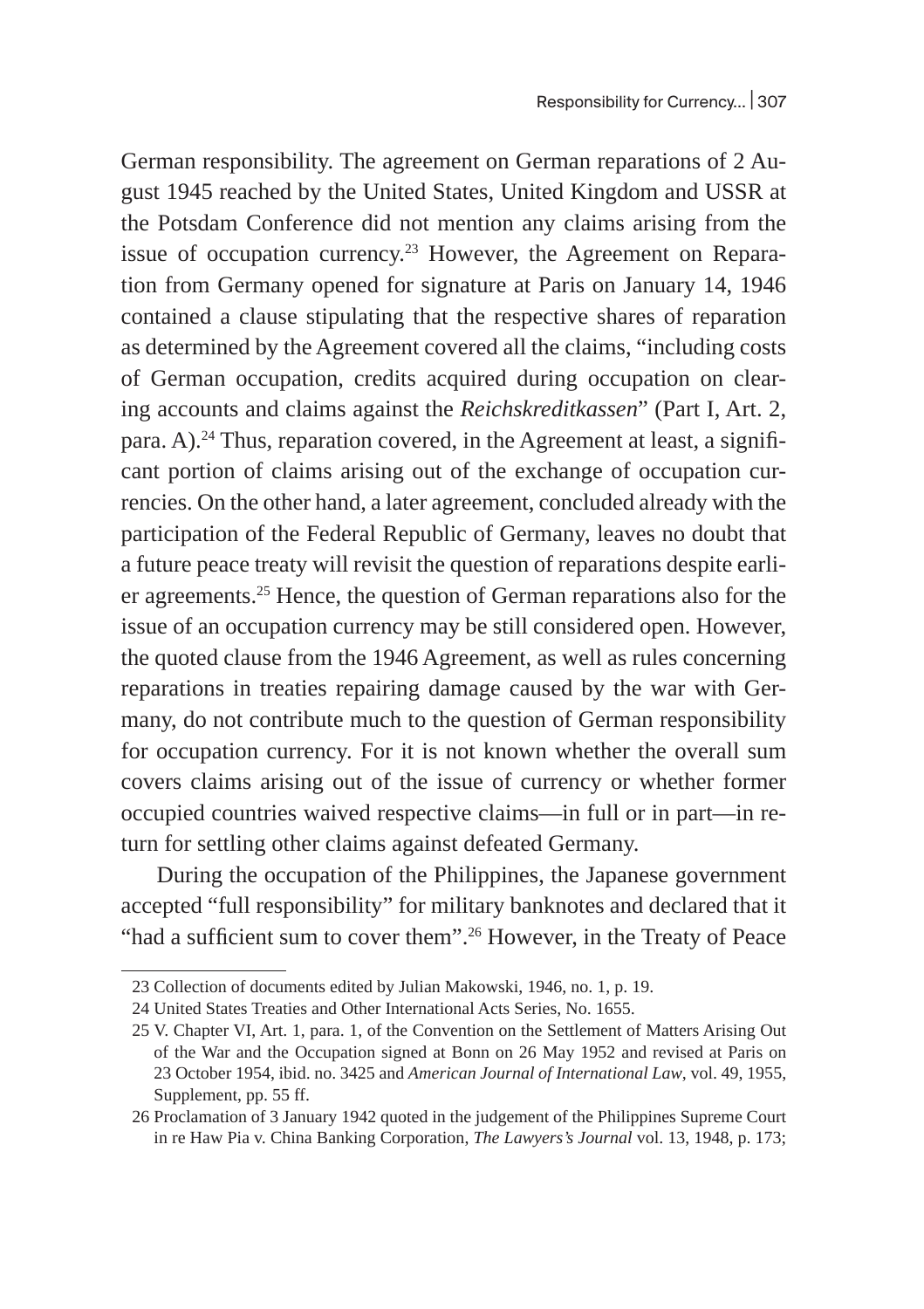with Japan of 8 September  $1951^{27}$ , no provision enforced Japanese responsibility, unless this was done in separate agreements on war reparations announced in the Treaty, Article 14, para.(a), item 1.

During the occupation of Italy in 1943 and in the following years, the Allied Powers did not accept any responsibility for the occupation currency. Actually, this was the rule in the occupied Axis countries. However, in the case of Italy, the U.S. and British governments took steps which suggested that they were contemplating the exchange of the military lira, possibly carried out by themselves. Specifically, these governments paid sums in their currencies into special accounts. The sums corresponded to the occupation lira currency expended in the occupied territory.28 The Peace Treaty of 10 February 1947 encumbered Italy with the exchange of this currency. However, in 1944 the U.S. government paid Italy a sum in dollars equal to the net amount of remuneration paid to military personnel in the occupation lira.29 Hence, to a limited degree, the U.S. government did accept responsibility for an occupation currency.

#### **The Cases of Romania and Belgium After WWI**

The question of Romanian and Belgian claims against Germany arising out of the occupation currency issued during the First World War must be discussed separately, because the settlements reached then can hardly be considered an illustration of the responsibility of an occupying

the proclamation is quoted in the judgement on page 180.

<sup>27</sup> *American Journal of International Law*, vol. 46, 1952, Supplement, p. 71.

<sup>28</sup> V. the press reports in the *New York Times* of 11–12 October 1944 quoted by Donald L. Kemmerer, "Allied Military Currency in Constitutional and International Law" in collective work *Money and Law, Proceedings*, The Institute on Money and the Law, New York 1945, p. 91. V. also F.A. Southard, op.cit., p. 25 and F.A. Mann, op.cit*.*, p. 273.

<sup>29</sup> F.A. Southard, op.cit., p. 30. C.C. Hyde, *Concerning the Haw Pia Case*, "Philippine Law Journal"1949 vol. 24, p. 150 claims that the U.S. government contemplated the reimbursement of Italy in dollars for the expenses not only on personnel remunerations but also on provisions. Hyde believes that such a limited responsibility for occupation currency is consistent with The Hague Regulations.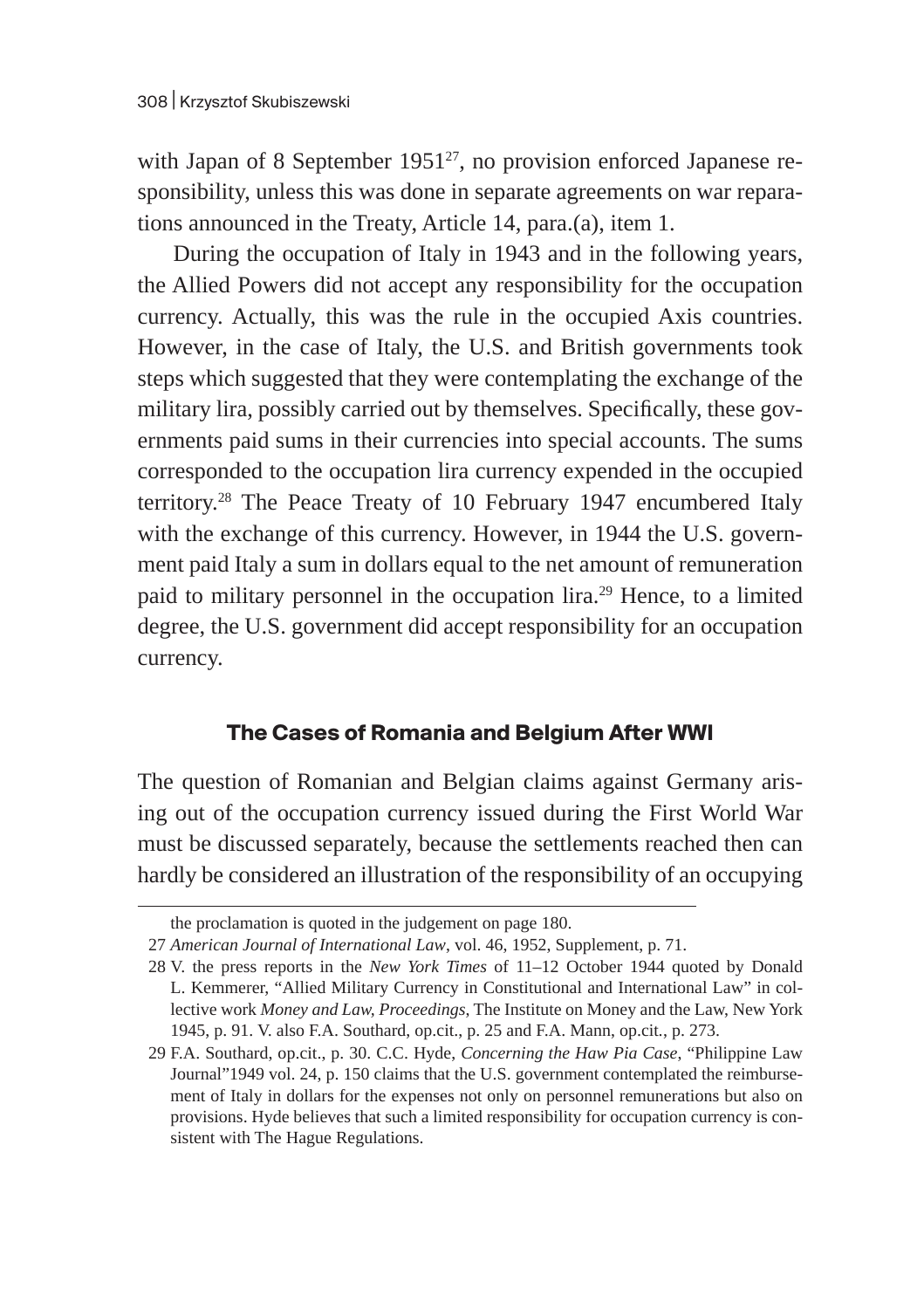power or an occupied country. These cases rather resemble the principle of occupying power responsibility. Finally, Germany did accept certain financial obligations that repaired at least in part, or were to repair, the damage Belgium and Romania sustained due to the issue of an occupation currency in their respective territories (pp. 31 & 54). On the other hand, Germany consistently took the view that it had no duty to former occupied countries and for this reason any concessions to the other party were an expression of good will on the part of Germany and followed from all new international relations concerning reparations, etc. As mentioned earlier (p. 331), the German-Romanian and German-Belgian agreements explicitly said that each party kept to its different legal point view. Thus, despite the financial obligations incurred by Germany, it can hardly be said that either of the agreements enforced an occupying power"s responsibility for an occupation currency as a rule following from the law.

The question of occupation currency in Romania was settled first by an additional legal and political treaty added to the peace treaty with Romania of 7 May 1918.<sup>30</sup> The peace treaty ended the war between Romania and the Central Powers, and reflected their domination over defeated and occupied Romania. In Article 3(2) of the additional treaty, Romania undertook to exchange the notes of the General Bank of Romania for the notes of the Bank of Romania or other legal tender within six months from the ratification of the peace treaty. The exchange was to take place at Romania"s expense. Romania undertook not to put into circulation the withdrawn notes. The cover for the occupation issue, deposited in the *Reichsbank*, was released (but of course remained at the occupying power"s disposal and was not applied towards the exchange). $31$ 

<sup>30</sup> 1063. der Beilagen zu den stenogr. Protokollen des Abgeordnetenhauses—XXII Session 1918, Regierungsvorlage betreffend die Friedensschlüsse mit Russland, Finnland und Rumänien, p. 149.

<sup>31</sup> From the theoretical point of view, the following questions could be asked: Did Article 3(2) of the additional treaty apply the general principle of the responsibility of the occupied state? Was Article 3(2) an exception to the rule that currency is the responsibility of the occupying power? Was Article 3(2) a provision to plug a loophole in the law? There are no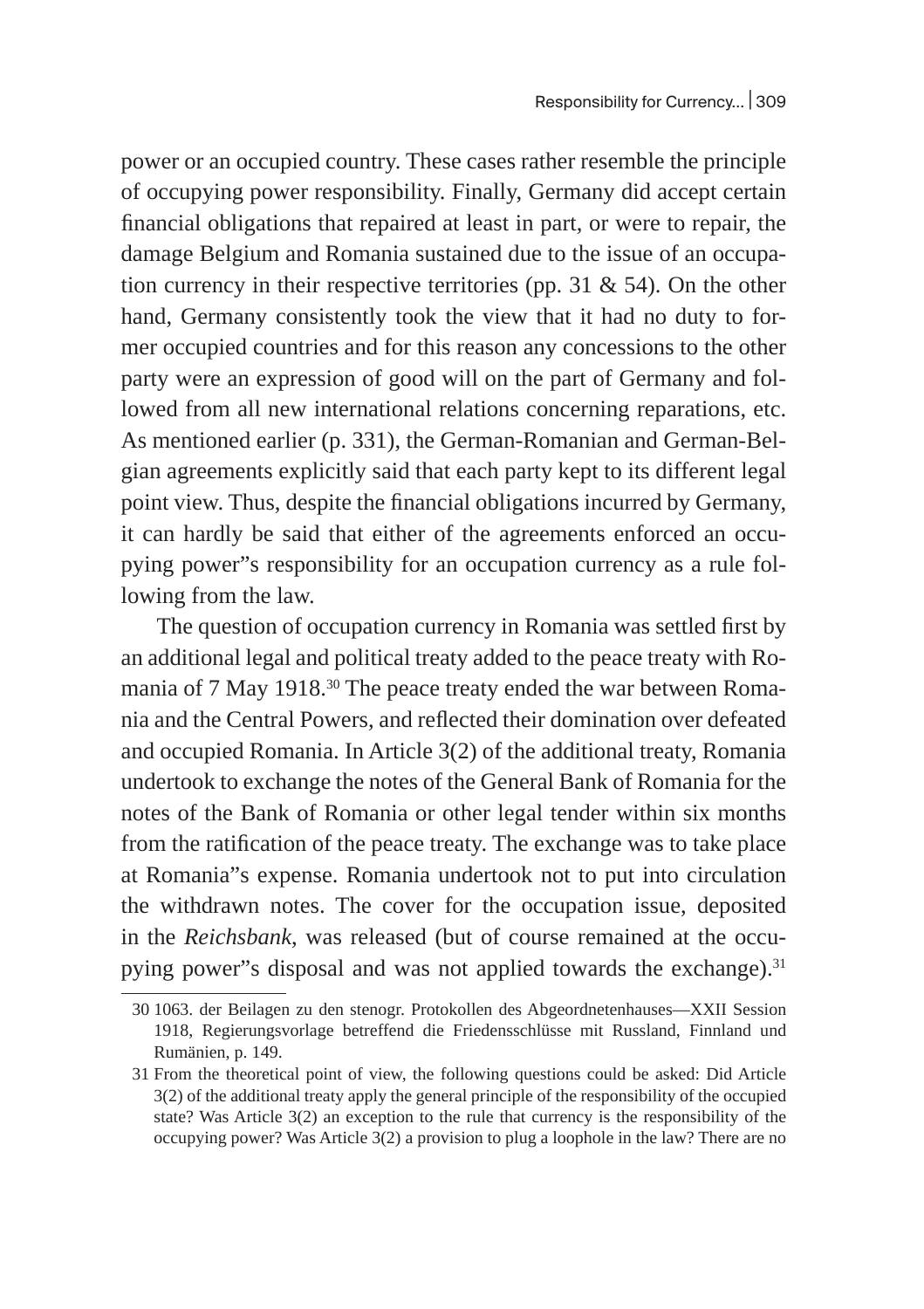The occupying power only undertook not to issue occupation banknotes after the ratification of the peace treaty. However, in the Armistice Convention of 11 November 1918, Germany considered the treaty in question to have lapsed (Article XV: "Renouncement of the treaties signed in Bucharest and Brest-Litovsk and additional treaties").<sup>32</sup> In actual fact, the exchange of occupation legal tender encumbered Romania. The Versailles Treaty did not provide for responsibility for occupation currencies. When Romania, already after the signing of the Treaty, filed claims against Germany, the government of the Reich replied that it did not have other duties apart from those stemming from the Versailles Treaty provisions on reparations. Ultimately, on 10 November 1928, after reaching a compromise, the parties signed a convention<sup>33</sup> that settled the dispute. The settlement was not based on legal provisions: each party maintained its point of view on the legal aspect of the dispute. The crucial point of the convention was Germany"s undertaking to help stabilise the Romanian currency.<sup>34</sup>

Once the occupation of Belgium was over in 1918, Germany paid Belgium 1,600,000,000 M deposited until then in a *Reichsbank* account and earmarked for covering the occupation issue of the General Society. Soon, however, the deposit in marks was devalued. Had it not been for this circumstance, Belgium would not have had any claims against Germany because of the occupation currency. Germany long opposed Belgian claims, using arguments similar to those it invoked in the Romanian case (there was an additional circumstance that Belgium accepted the deposit in marks, hence it could be claimed that the country had done so at its own risk). Finally, the two countries concluded an agreement on 13 July 1929 whereby Germany undertook to pay Belgium

doubts, however, that Article 3(2) was the codification of a practice independent of the law, namely, that responsibility was to be borne by the defeated state.

<sup>32</sup> B. Winiarski, *Wybór* źródeł *do nauki prawa międzynarodowego*, Warszawa 1938, p. 144. 33 G.F. de Martens, Nouveau recueil général de traités, 3e série, vol. 21, 1929, p. 484.

<sup>34</sup> By awarding Romania 75,500,000 RM. As regards German objections to Romanian claims prior to the convention v. G. Antipa, *L'occupation enemie de la Roumanie et ses conséquences économique et sociales*, Paris–New Haven 1929, pp. 163–164.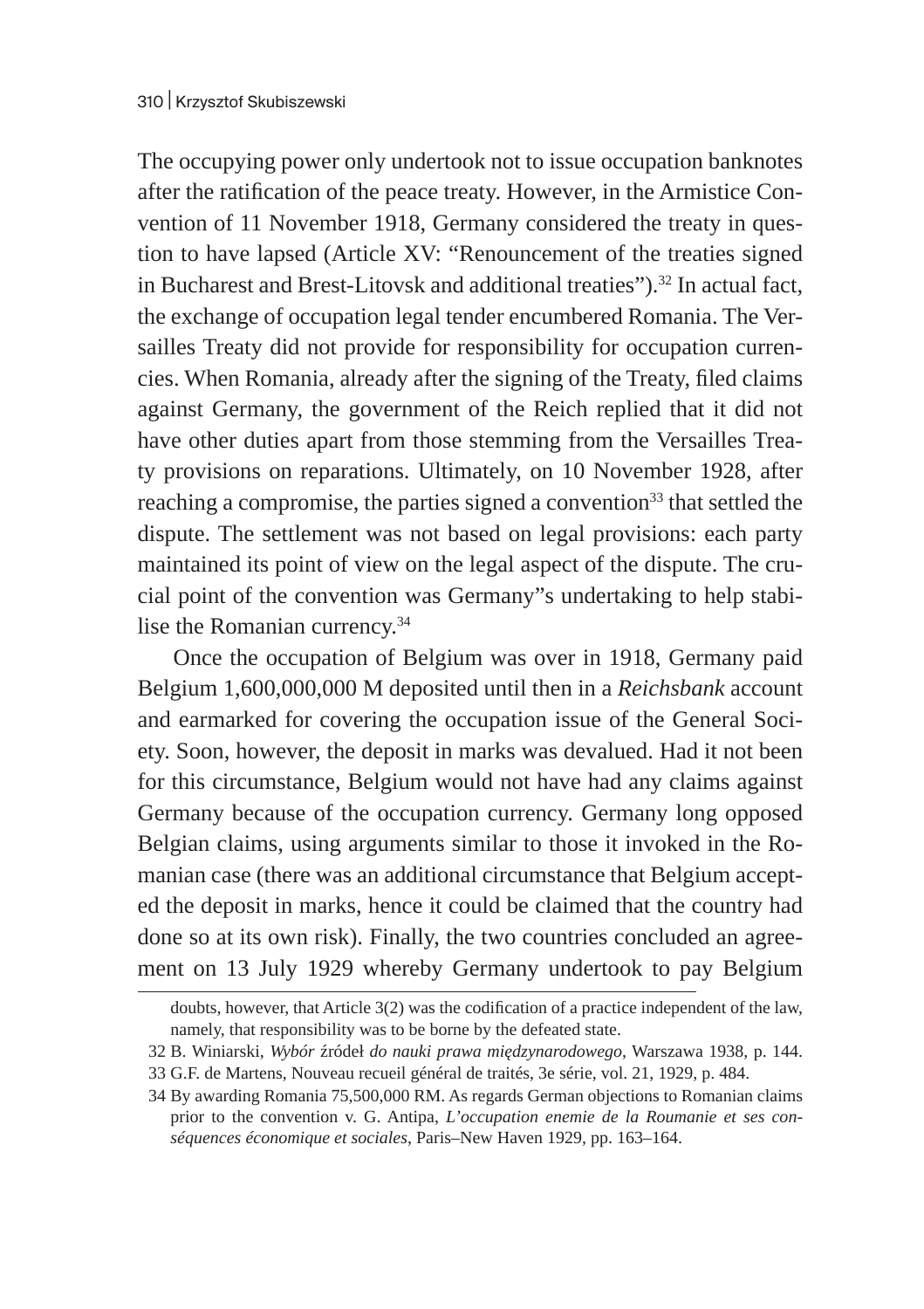600,000,000 RM in many instalments.35 The question of Belgian claims was discussed by experts during the negotiations over the Young Plan. Germany was told then that the new reparation plan would not come into force, unless Germany settled Belgian claims.<sup>36</sup> It is not surprising that the Reich"s government yielded to the demand in this case but at the same time made a reservation that it did not do it out of a legal duty.<sup>37</sup>

## **The Responsibility of the Occupied State for an Occupation Currency**

The scholarly literature has advanced the view that an occupying power may decline any responsibility for an occupation currency.<sup>38</sup> The shifting of responsibility to the occupied state was considered "only natural and convenient" by one author. $39$  Invoking the practice of states, some authors criticised the opinion that the law, supposedly, provided for the responsibility of an occupying power. $40$ 

In certain cases, the parties involved indeed adopted the rule that the occupied state was responsible for an occupation currency. However, in every such case, the occupied state was also the defeated state. Hence, it

38 R.A. Lester, *International Aspects of Wartime Monetary Experience*, Princeton 1944, p. 2.

<sup>35</sup> League of Nations Treaty Series, vol. 104, 1930, p. 201.

<sup>36</sup> Amtlicher deutscher Text des Schlussberichts der Pariser Sachverständigenkonferenz vom 7. Juni 1929 mit Allen Anlagen, Anlage VI, reprinted in F. Raab, *Young-Plan oder Dawes-Plan?*, Berlin 1929, p. A 101.

<sup>37</sup> A German expert attending the conference on the Young Plan, Hjalmar Schacht, in a letter to Owen D. Young of 3 June 1929, mentioned a German proposal to settle the dispute with Belgium. Having described the proposal, Schacht wrote: "Vorstehender Vorschlag ist von der Deutschen Regierung in Geiste des Entgegenkommens und aus dem ehrlichen Bemühen heraus gemacht worden, dieses Hindernis für die normale Entwicklung freundnachbarlicher Beziehungen zwischen den beiden beteiligten Ländern zu beseitigen" ibid. Anlage VI A, p. A 103. A mention on this matter included in the agreement itself was quoted already above, footnote 6.

<sup>39</sup> G.G. Fitzmaurice, op.cit. p. 343, writing about the settling of the matter in the peace treaties of 10 February 1947. For the responsibility of the sovereign of the territory v. A. Nussbaum, *Money in the Law. National and International. A Comparative Study in the Borderline of Law and Economics*, Brooklyn 1950, pp. 497–498.

<sup>40</sup> F.A. Mann, op.cit. p. 275 – criticism of Nolde's view quoted above, op.cit., p. 311.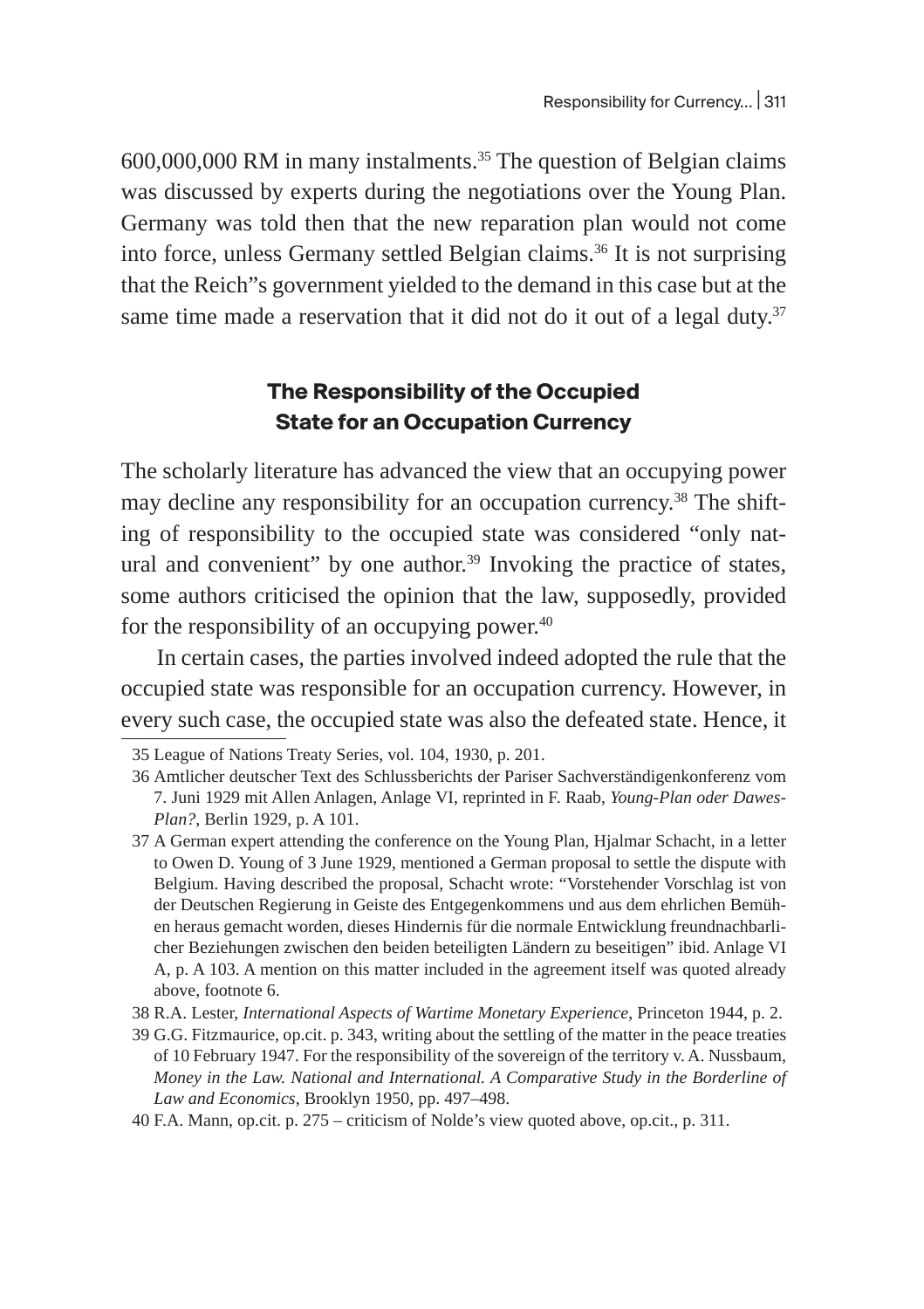was easy for the victorious powers to impose such a responsibility on it. The fact alone that a defeated state yielded to the "will" of a victorious power, does not justify the conclusion that the "will" reflected the law.

Above, mention was made of a clause in the additional treaty to the peace treaty with Romania of 7 May 1918, wherein responsibility for the exchange of an occupation currency was shifted to occupied Romania by the Central Powers. The defeat of Germany abrogated the clause.

During the Second World War, Germany left the care for the fate of occupation currencies to the former occupied states. The agreements on German reparations quoted above are not—at least from a theoretical point of view—the last word on the matter. The fact that Germany was defeated in the war and already has had to pay certain reparations prevented Germany, as it seems, from implementing its war-time demand that the issuance of occupational currencies would be borne in full by the occupied countries.<sup>41</sup>

The adversaries of the Reich—the Allied Powers—adopted the same policy in this respect as their German opponent. They did not shoulder responsibility for the occupation currency they issued. This is how it was decided the issue should be dealt with when the Allies only intended to use occupation currency in various territories.<sup>42</sup> There were subsequently only a few exceptions to this rule: the covering by the United States of a part of a lira issue by making a payment in dollars to the Italian government and the honouring of occupation currency transfers to the United States made by the U.S. military, where they were paid out in dollars.43

<sup>41</sup> The local authorities on the Isle of Jersey accepted responsibility for the exchange of German marks left in bank deposits after the end of German occupation, v. *Banking in Jersey under German Occupation*, "Journal of the Institute of Bankers" 1946, vol. 67, p. 209. It is not known if this was the end of the matter or if Germany had to cover the value of the exchanged currency pursuant to the Agreement of 14 January 1946.

<sup>42</sup> Cf. e.g. the objections of the USSR to possible responsibility for occupation marks, Hearings […] on Occupation Currency Transactions, op.cit., p. 231.

<sup>43</sup> The matter of transfers was a major issue in the cited hearings in the U.S. Senate, *Hearings (…) on Occupation Currency Transactions*, passim. Only for a short time was the amount of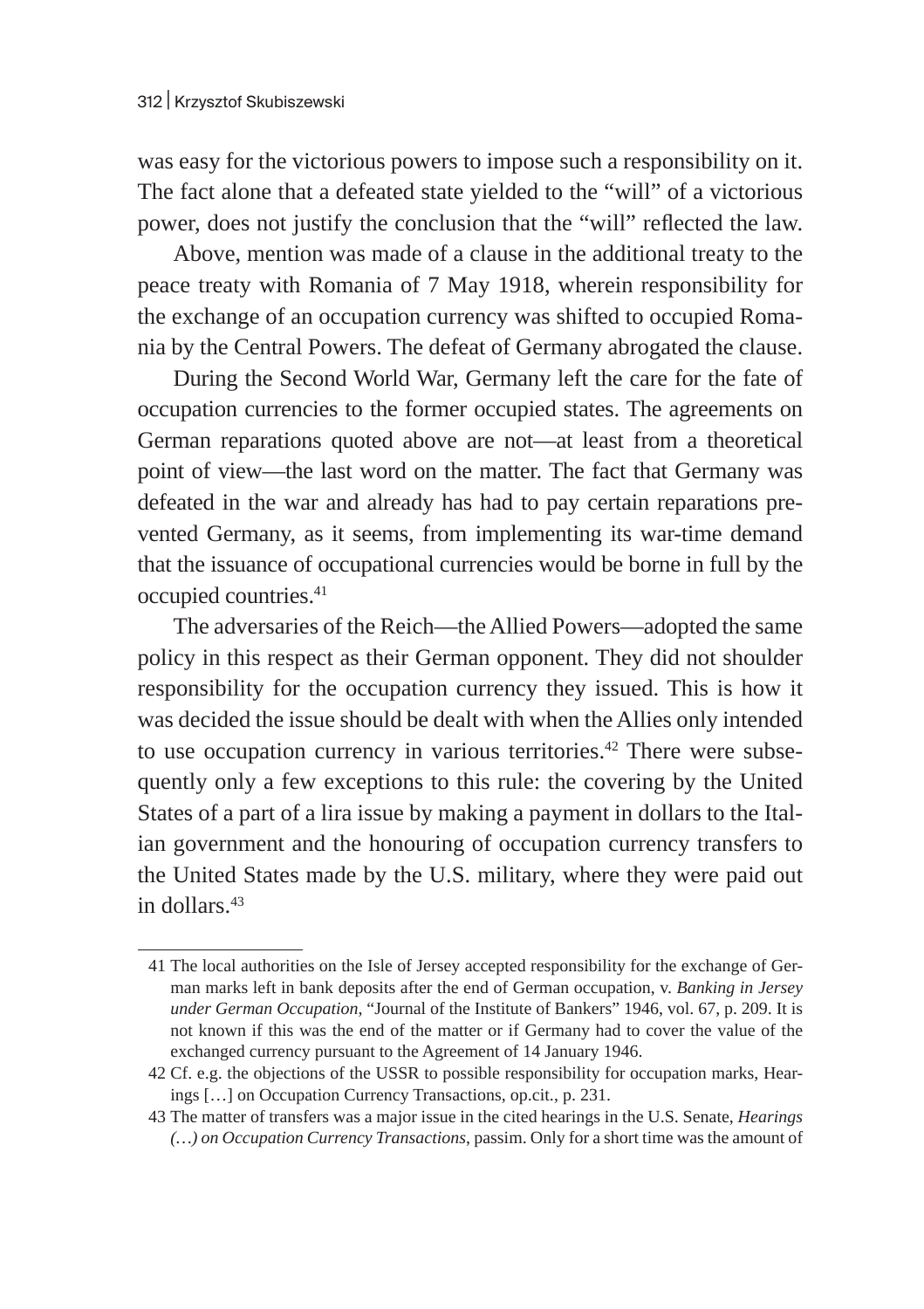Before reviewing the decisions of the Allied Powers concerning the responsibility of occupied countries for an occupation currency, the form in which the decisions were taken in two cases ought to be scrutinised. The form could be used as an argument in favour of the view that by operation of law, the occupying power, and not the occupied country, is responsible for occupation currency. Specifically, the following two cases are meant here: the Treaty of Peace with Italy and the State Treaty with Austria. The former, signed on 10 February 1947,<sup>44</sup> provides for the responsibility of Italy for the occupation lira currency in its Article 76(4). The Article is to be found in Part IV, Section III of the Treaty, entitled "Renunciation of Claims by Italy". In turn, the State Treaty for the Re-establishment of an Independent and Democratic Austria signed on 15 May 1995<sup>45</sup> provides for the responsibility of Austria for the occupation schilling currency in its Article 24(4). The Article is entitled: "Renunciation by Austria of Claims Against The Allies".

A question arises as to how significant is the fact that provisions about the responsibility of the occupied country are placed in the context of norms making the country renounce the claims it has. Does it mean that if Italy and Austria had not been explicitly made responsible for the occupation currency, the responsibility of the occupying powers would have arisen automatically? Do Italy and Austria renounce in the respective treaties claims having grounds in international law and assume obligations they would have never been burdened with, had it not been for the treaty provisions? Viewing these issues from the point of view of the Allies, one can ask the question: did the victorious powers believe that the silence of the Treaty on the problem of responsibility would mean that Italy and Austria could lodge a lawful claim and that the Allies, consequently, would have to bear responsibility for occupation currency? An answer in the affirmative to these questions will support the

transfers unlimited. As regards responsibility for occupation mark currency in this respect, v. ibidem, pp. 8, 95.

<sup>44</sup> United Nations Treaty Series, vol. 49, 1950.

<sup>45</sup> United Nations Treaty Series, vol. 217, 1955.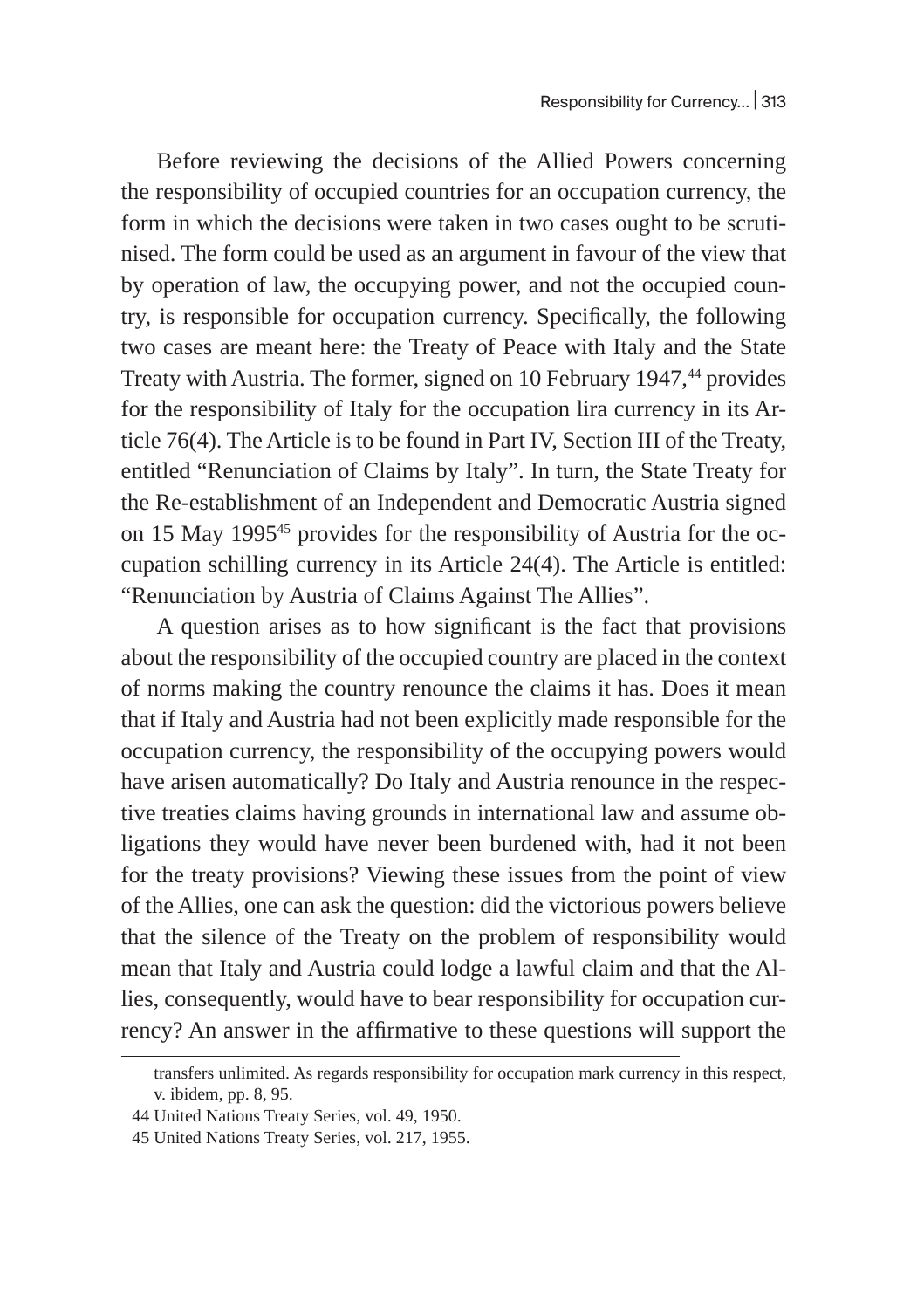thesis that legally, responsibility for occupation currency is to be borne by an occupying power. However, this argument will not suffice to invalidate all that has been written in this chapter on the practice of states and their actual discretion in regulating the question of responsibility for an occupation currency on a case-by-case basis.

The following international documents concern the responsibility of the occupied Axis Powers for the currency issued by the Allies:

The Instrument of Surrender of Italy of 29 September 1943<sup>46</sup> provided in Article 23 that Italy would withdraw occupation currency from its territory issued by the Allied Powers and pay its equivalent in the Italian currency. The Allies were to give time limits for, and the terms of, the exchange. Whereas in the Treaty of Peace, Italy assumed "full responsibility" for all Allied military currency issued in Italy by the Allied military authorities (Article 76(4)). Between these two instruments, there is a difference: the Instrument of Surrender speaks of the holdings of occupation currency held in Italy (which means that it could be other occupation currency than the lira), whereas the Treaty of Peace mentions the currency issued in Italy (hence, irrespective of the fact of whether it currently was held within the Italian borders or not). The difference was of little practical significance in the sense that at the moment the Treaty was signed, there were no other occupation currency notes in Italy apart from lira ones. However, there could have been sums of the occupation lira abroad and Italy was responsible to the parties to the Treaty for the exchange of such sums as well.<sup>47</sup>

<sup>46</sup> "American Journal of International Law" 1946, vol. 40, Supplement, p. 2.

<sup>47</sup> In the British-Italian Agreement expressed in the notes of 20 and 21 March 1950 Italy undertook to exchange all East-African currency in circulation in former Italian Somaliland. Italy lost sovereignty over Somaliland after WWII. It concluded the Agreement in a new capacity, namely as a United Nations Trustee. British Armed Forces occupied Italian Somaliland during WWII. The Agreement, however, is not representative of the relation under discussion between the sovereign and occupying power in matters of the responsibility for an occupation currency. Nonetheless, the Agreement illustrates a tendency to shift responsibility for military currency to that party which stays in and administers the territory in which the currency circulated. Great Britain Treaty Series, 1952, No. 14.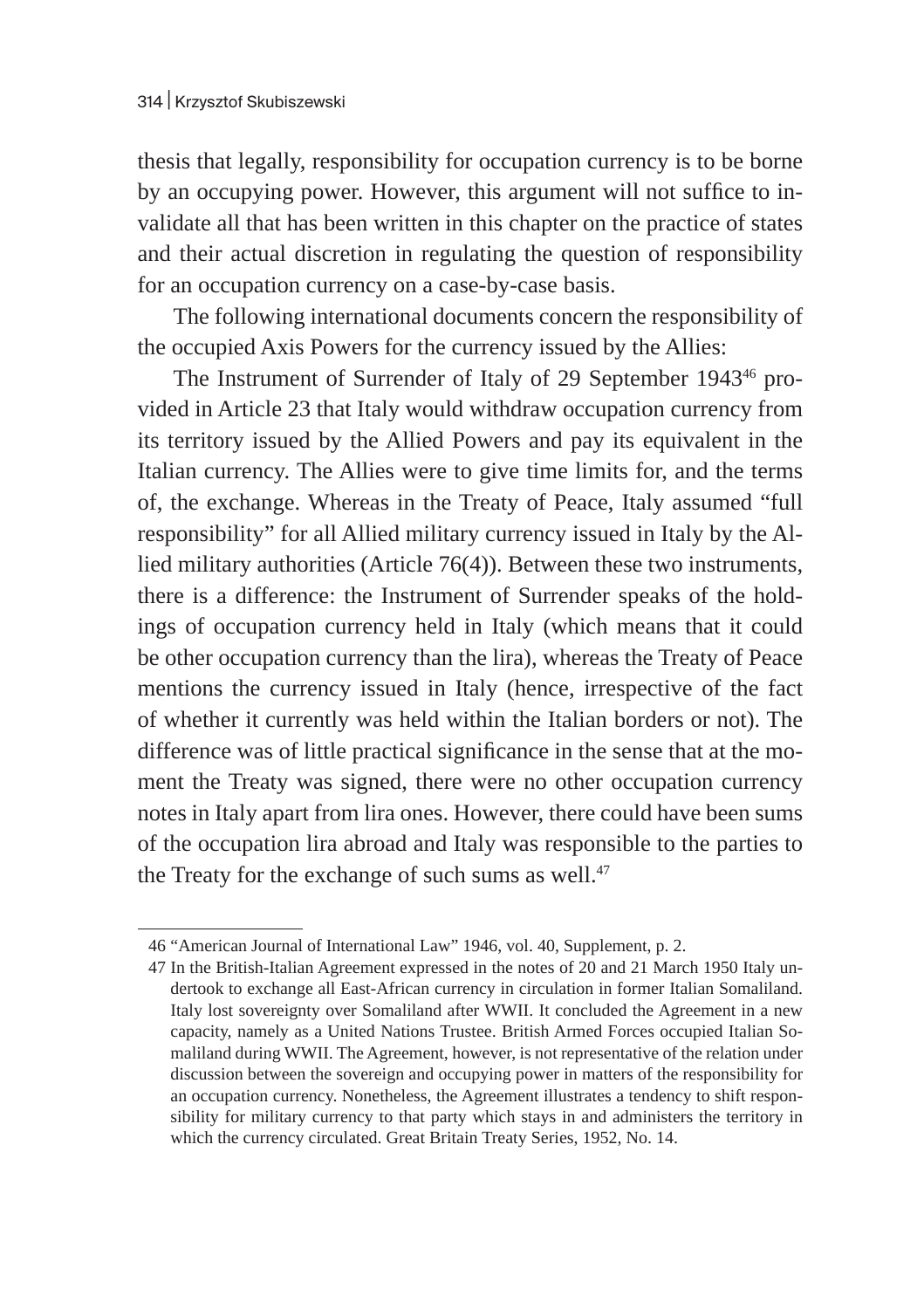In the peace treaties of 10 February 1947, Romania<sup>48</sup> (Article 30(4)) and Hungary<sup>49</sup> (Article 32(4)) assumed responsibility for the respective occupation currencies issued in their territories.

The Allies shifted responsibility for occupation mark currency to Germany. A duty to this effect was imposed on Germany in the Allied Control Council Proclamation No. 2 of 20 September 1945 (Section VI, Article 20).<sup>50</sup> In 1948, three western occupation zones witnessed a currency reform (in the eastern zone it took place later). It involved the exchange of occupation marks. The legal provisions introducing the reform considerably limited the amount of old currency that could be exchanged for a new one.<sup>51</sup> Thus, it was not the German treasury, but rather the inhabitants of the German territory that directly bore the financial burden of the occupation issue.<sup>52</sup> The currency reforms in Germany caused the occupation mark to disappear from circulation. Hence, responsibility for an occupation currency is not covered by agreements providing for the duties of both German states in their changed—with respect to the period of occupation—legal situation. The question of responsibility for Allied marks must be considered closed.

In Austria, the occupation schilling currency was withdrawn from circulation as early as in 1945. The so-called schilling law of 30 November 194553 provided for the exchange of occupation notes and coins for a new currency. The exchange covered only a part of the cash, the rest was deposited in accounts which were completely or partially blocked.

<sup>48</sup> United Nations Treaty Series, vol. 42, p. 3.

<sup>49</sup> Ibidem, vol. 41, p. 135.

<sup>50</sup> "American Journal of International Law" 1946, vol. 40, Supplement, p. 21.

<sup>51</sup> Excerpts from the British military law no. 60 on currency reform were reprinted in *Documents on Germany under Occupation 1945–1954*, ed. B.R. von Oppen, London 1955, p. 292. Cf. the case of Eisner v. United States, U.S. Court of Claims, Federal Supplement, vol. 117, 1954, p. 197.

<sup>52</sup> Above, it was mentioned that the United States had exchanged a certain sum in occupation marks for dollars in connection with money transfers from Germany to the United States. The sum, however, was so small that it can be ignored altogether while studying the economic aspects of the exchange of occupation marks.

<sup>53</sup> *Staatsgesetzblatt für die Republik Österreich*, 1945, p. 419.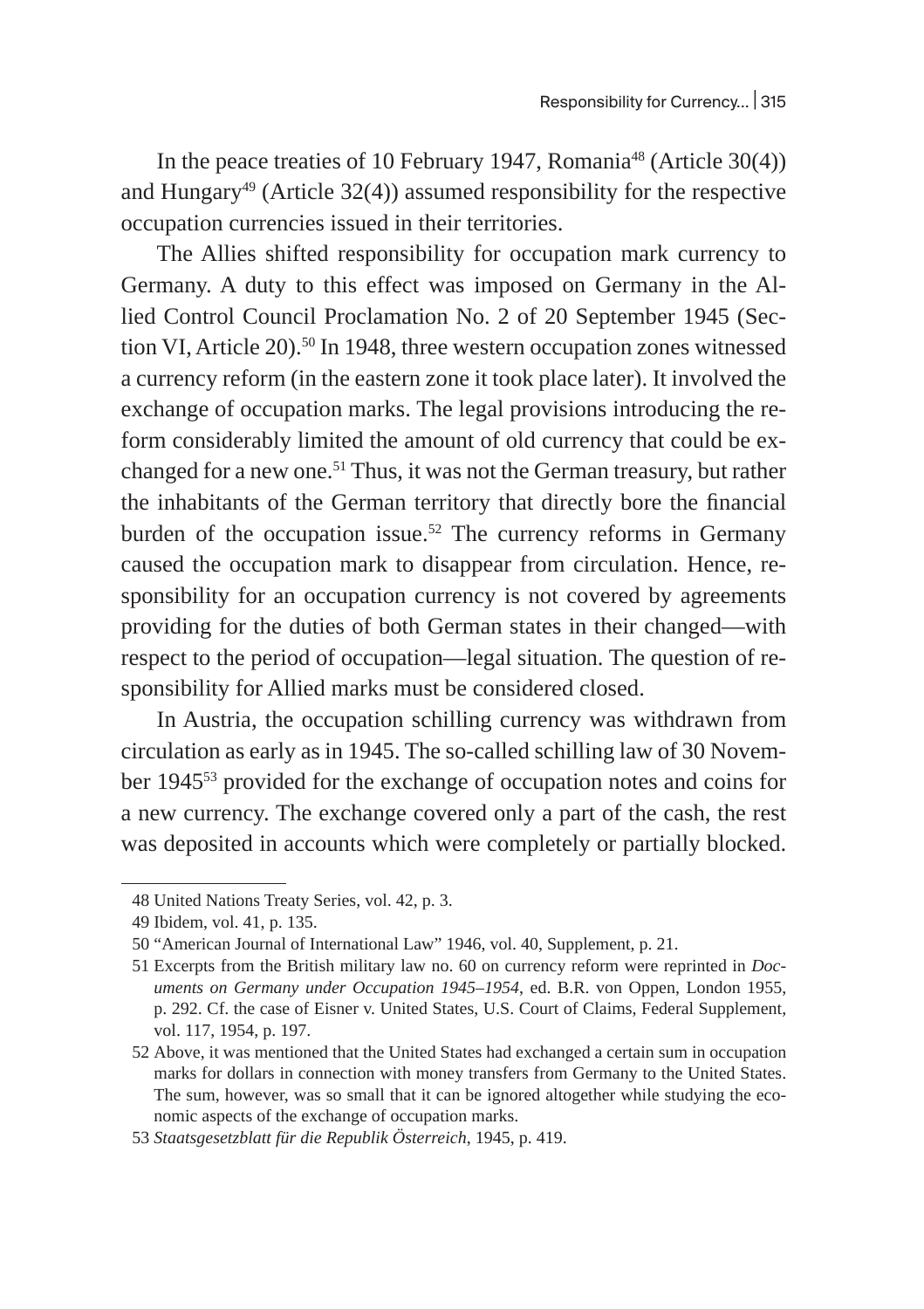In the already quoted State Treaty of 15 May 1955, the Austrian government assumed:

[...] full responsibility for Allied military currency of denominations of five schillings and under […]. Notes issued by the Allied Military Authorities of denominations higher than five schillings shall be destroyed and no claims may be made in this connection against any of the Allied or Associated Powers (Art 24(4)).

In the Treaty of Peace with Japan, signed on 8 September 1951<sup>54</sup>, there are no provisions on an occupation currency.55 No Allied Power, in particular the United States, took responsibility for the occupation yen currency vis-à-vis the Japanese state or yen note holders.

The fact that the occupied country, even when the occupation is over, keeps an occupation currency in circulation for some time does not mean that it assumes responsibility for it and that the former occupying power does not have any duties in this respect.<sup>56</sup> Everywhere where an occupation currency has supplanted the local currency, continuing the former in circulation after the occupation ends is an economic necessity. Such a situation could be witnessed for instance in Poland<sup>57</sup> and Lithuania in 191858, or in Poland in 1944 and in early 1945.59 In 1918 and 1919 in Poland, the Polish government continued to print mark banknotes using

<sup>54</sup> "American Journal of International Law" vol. 46, 1952, Supplement, p. 71.

<sup>55</sup> Article 14(b) invalidated any claims for direct military costs of occupation. In Article 19 (a) Japan waived all claims arising from the presence, operations or actions of forces or authorities of any of the Allied Powers in Japanese territory.

<sup>56</sup> A similar situation holds when a formerly occupied country exchanges occupation notes and coins. An exchange is an act of domestic law and does not prejudice its right of recourse in the international forum.

<sup>57</sup> Z. Karpiński, op.cit., pp. 413–414.

<sup>58</sup> O. Lehnich, *Währung und Wirtschaft in Polen, Litauen, Lettland und Estland*, Berlin 1923, p. 168.

<sup>59</sup> V. Art. 4 of the Decree of the Polish Committee of National Liberation of 24 August 1944 on the issue of bank notes, keeping in circulation the notes of the Issuing Bank in Poland, Journal of Laws, 1944, no. 3, item 11. The provision was abrogated as of 10 January 1945 pursuant to Art. 1 of the Decree of 6 January 1945, ibid., 1945, no. 1, item 2.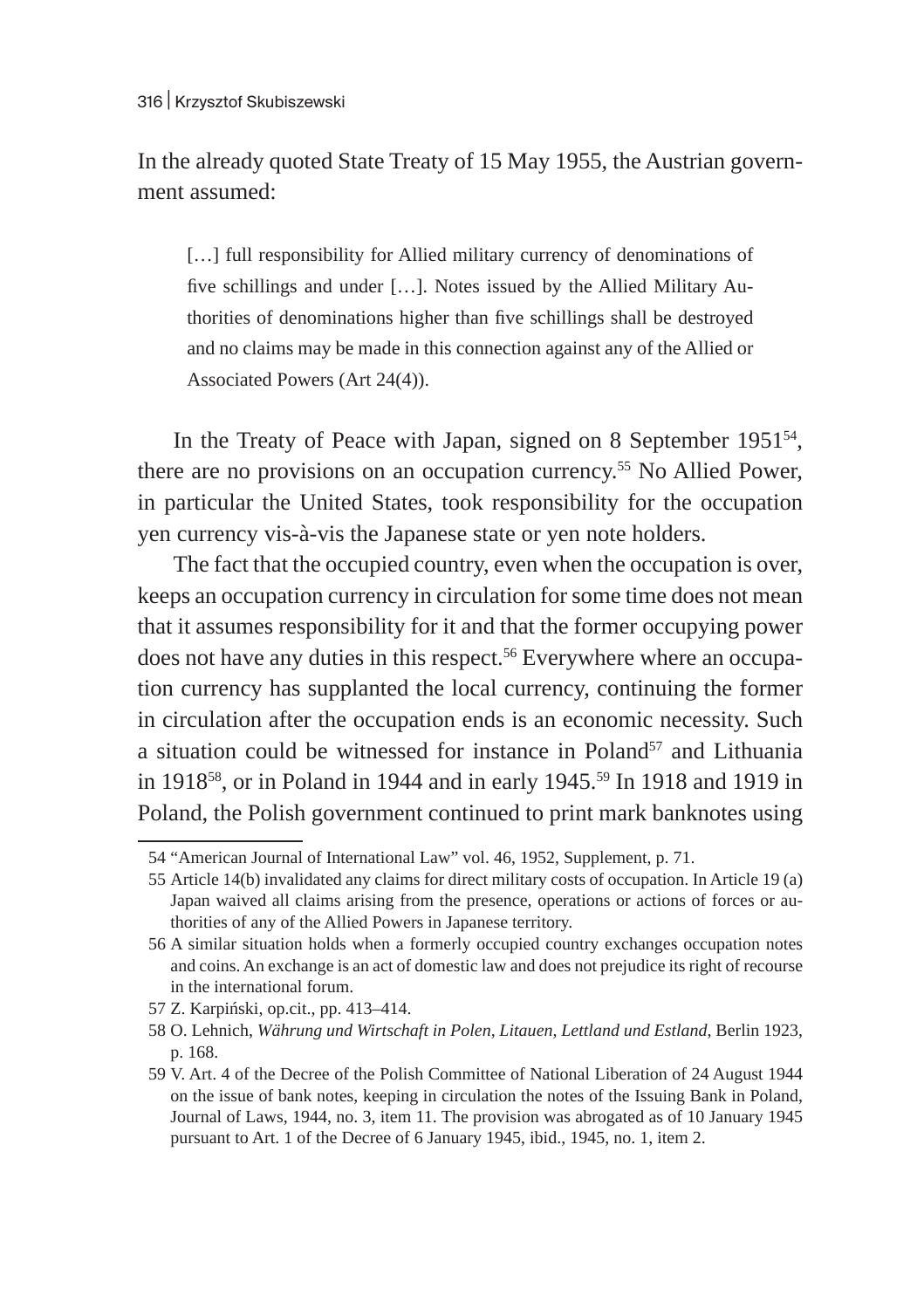occupation plates, because at first the printing of new-design banknotes was not possible for technical reasons. Of course, any issue after 11 November 1918, similarly to any further issue in Lithuania after its occupation ended, encumbered solely the sovereign of the respective territory.

The last comments bring us to a more general observation. Regardless of how the question of responsibility for an occupation currency is settled on the international arena, the sovereign of the occupied territory is competent to regulate currency matters freely once the occupation is over. Admittedly, the view has been advanced in the literature that the sovereign is obliged to recognise those currency changes (made by the occupying power) that stayed within the limits set by Article 43 of The Hague Regulations.<sup>60</sup> By no means can this view mean that the sovereign must uphold in force the regulations and enactments of the occupying power in currency matters.<sup>61</sup> Hence, depending on its policy and the facts in a given case, the occupied state lets occupation currency notes continue in circulation (the above-quoted example of Poland and Lithuania) or exchanges occupation currency notes for its own notes at par value (Belgium in 1918) or exchanges occupation currency notes for its own or new currency at a rate set by itself or carries out a currency reform, exchanging only a certain amount of the occupation currency (this last situation took place after World War II).<sup>62</sup>

The citizens of the occupied state who sustained property losses cannot defend themselves—under the international law as it stands now  $63-$ 

<sup>60</sup> K. Neumayer, *Internationales Verwaltungsrecht*, München–Berlin–Leipzig 1930, vol. 3, part 2, p. 252.

<sup>61</sup> This is how Neumayer understands his position himself, loc.cit., p. 254.

<sup>62</sup> Cf. C. A. Fraleigh, *The Validity of Acts of Enemy Occupation Authorities Affecting Property Rights*, "Cornell Law Quarterly" 1949–1950, vol. 35, p. 108.

<sup>63</sup> A protocol to the European Convention on Human Rights signed in Paris on 20 March 1952, in its Article 1 provides for the protection of ownership. The text of the Protocol can be found in *Annuaire Européen*, vol. 1, 1955, p. 341. Thus, the mechanism created by the Council of Europe for the protection of human rights safeguards also ownership and may be used—on the terms laid down in the Convention—in a relation between a state and its own citizen. As of now, this system encompasses a very small number of states and only begins to function. Hence, it has little practical significance as yet.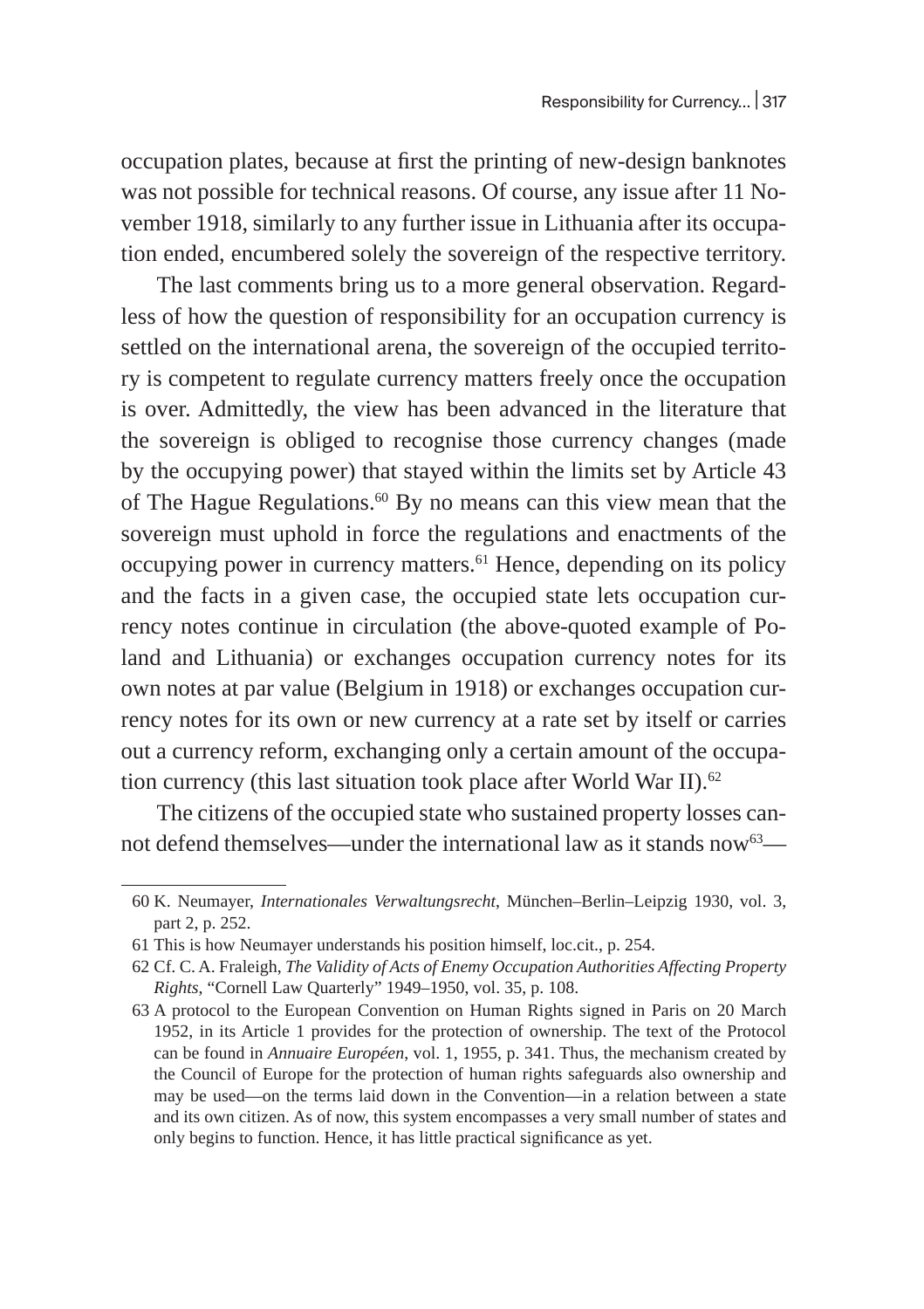against the monetary policy of their own state. As regards foreigners, they may of course always avail themselves of the diplomatic protection of their state if the measures taken by the sovereign of a territory can be held to be a denial of justice or to constitute expropriation.<sup>64</sup> The chances that the interests of foreigners will be protected are meagre or almost non-existent in the situation in question. As a rule, the sovereign of the occupied territory repudiates the occupation currency in the interest of sound economy. For any occupation currency is a manipulated currency and the occupying powers have almost always used it as an instrument of exploitation of the occupied country. In particular, this policy was pursued by Germany as an occupying power. Economists are right to observe that currency circulation during an occupation is characterised by the existence of speculation centres among the population having access to large banknote and coin reserves. Occupying powers always left behind a monetary system in shambles. This system needs to be eliminated before the former occupied state begins to build a new one. Since from the point of view of the occupied state the occupation currency is bad currency, the occupied state starts a post-occupation reconstruction with a sharp deflation measure. In this way, the state does away with speculative currency reserves and clears the way for a new issue, and a new financial system in general.

The sovereign of a territory is competent to take currency measures having legal effect in the territory upon the recovery of real power in it. This means that any acts concerning currency matters issued by a government having power only over a part of the territory of a state during

<sup>64</sup> Cf. the decision of the U.S. Court of Claims in Eisner v. United States. The plaintiff claimed that her property was unlawfully taken away through the conversion of her bank deposit in Berlin at a conversion rate of  $1 = 20$  –currency reform in Germany. The Court held that the currency reform involving such a conversion rate was "a sovereign act, reasonably calculated to accomplish a beneficial purpose, and if it did have any adverse effect upon the plaintiff, she cannot, under well-settled principles, shift that effect to the public treasury". Federal Supplement, vol. 117, 1954, p. 199. Although the plaintiff was an American citizen, the U.S. government collaborated in carrying out the currency reform in Germany as a co-holder of the supreme authority in that country and not as the subject of authority in an American territory.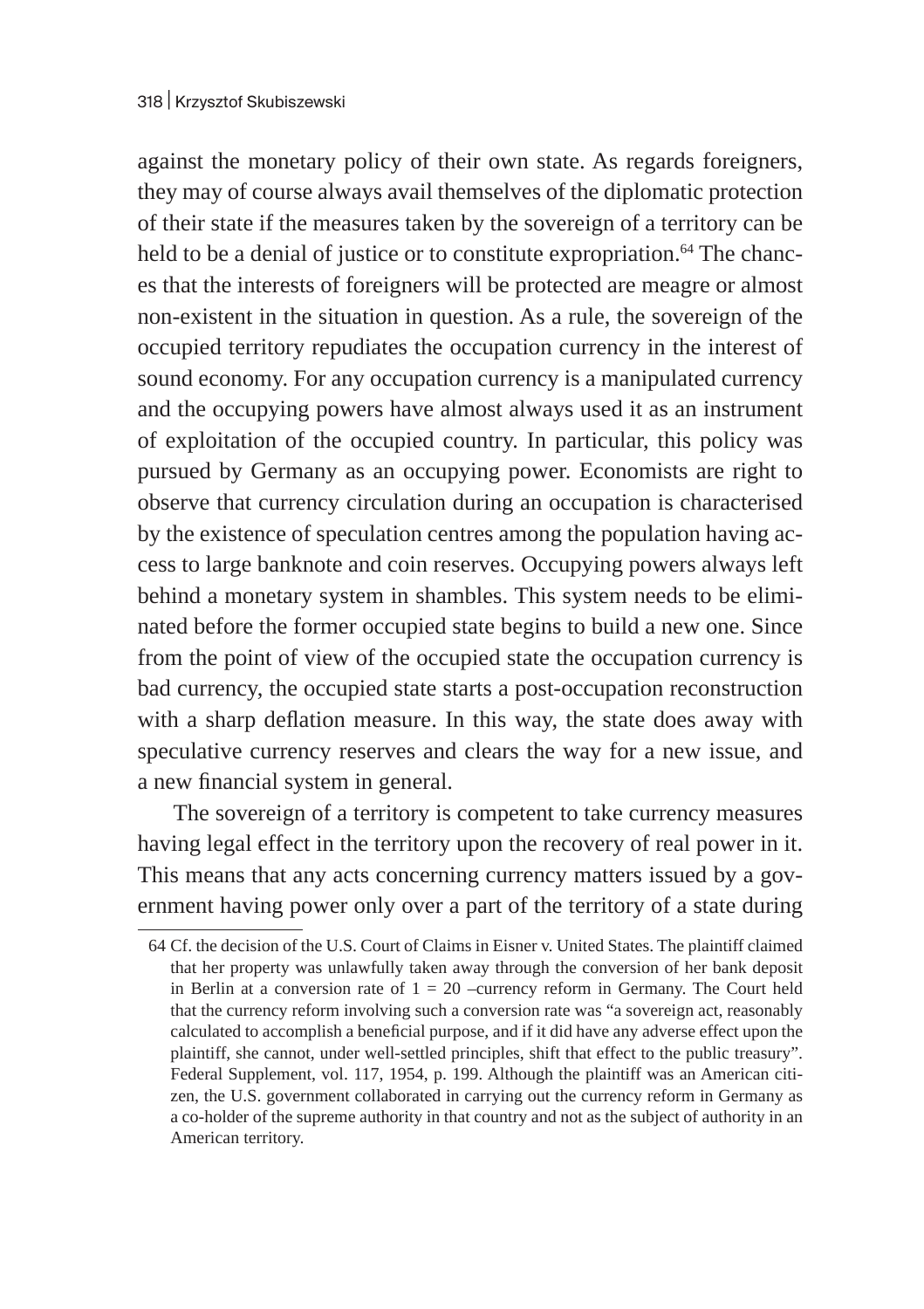a war or by a government in exile become effective in the territory occupied by the enemy only when the occupation comes to an end.<sup>65</sup>

#### **Literature**

- Emmendörfer A., *Geld und Kreditaufsicht in den von Deutschland während des 2. Weltkrieges besetzten Gebieten*, Tübingen 1957.
- Feilchenfeld E. H., *The International Economic Law of Belligerent Occupation*, Washington 1942.
- Fitzmaurice G.G., *The Juridical Clauses of the Peace Treaties, Académie de Droit International. Recueil des Cours*, vol. 73, 1948.
- Fraleigh C.A., *The Validity of Acts of Enemy Occupation Authorities Affecting Property Rights*, "Cornell Law Quarterly" 1949–1950, vol. 35.
- Karpiński Z., *Gospodarcze i prawne podstawy pierwszej emisji marek polskich tzw. "not Kriesa"*, "Ruch Prawniczy i Ekonomiczny" 1923, vol. 3.
- Langenhove F. van, *L'action du gouvernement belge en matière*  économique *pendant la guerre*, Paris–New Haven 1927.
- Lehnich O., *Währung und Wirtschaft in Polen, Litauen, Lettland und Estland*, Berlin 1923.
- Lester R.A., *International Aspects of Wartime Monetary Experience*, Princeton 1944.
- Mann F.A., *Money in Public International Law*, "British Yearbook of International Law," vol. 26, 1949.
- Martens G.F. de, *Nouveau recueil général de traités, 3e série*, vol. 21, 1929.

<sup>65</sup> A. Emmendörfer, *Geld und Kreditaufsicht in den von Deutschland während des 2. Weltkrieges besetzten Gebieten*, Tübingen 1957, pp. 56–57 (an unpublished dissertation of submitted to *Institut für Besatzungsfragen*) writes about an attempt to invalidate—by virtue of the decree of the King of Norway—all notes and coins circulating in that part of Norway that had already been occupied by German forces. Such a decree would not have been effective in the occupied territory as long as the occupation continued.